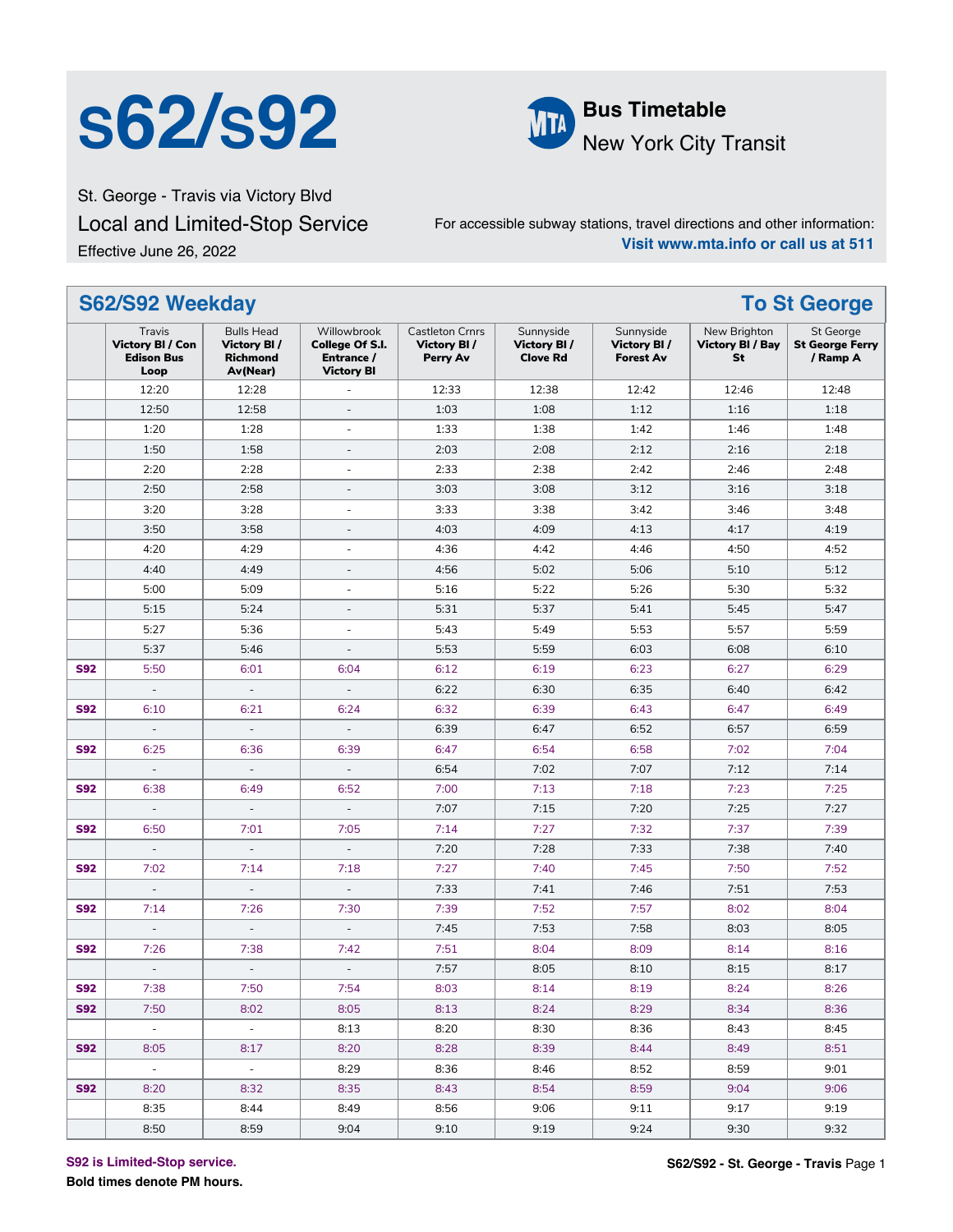| Travis<br>Victory BI / Con<br><b>Edison Bus</b><br>Loop | <b>Bulls Head</b><br>Victory BI/<br>Richmond<br>Av(Near) | Willowbrook<br>College Of S.I.<br>Entrance /<br><b>Victory BI</b> | <b>Castleton Crnrs</b><br>Victory BI/<br>Perry Av | Sunnyside<br>Victory BI/<br><b>Clove Rd</b> | Sunnyside<br>Victory BI/<br><b>Forest Av</b> | New Brighton<br>Victory BI / Bay<br>St | St George<br><b>St George Ferry</b><br>/ Ramp A |
|---------------------------------------------------------|----------------------------------------------------------|-------------------------------------------------------------------|---------------------------------------------------|---------------------------------------------|----------------------------------------------|----------------------------------------|-------------------------------------------------|
| 9:05                                                    | 9:15                                                     | 9:20                                                              | 9:26                                              | 9:35                                        | 9:40                                         | 9:46                                   | 9:48                                            |
| 9:20                                                    | 9:30                                                     | 9:35                                                              | 9:41                                              | 9:50                                        | 9:55                                         | 10:01                                  | 10:03                                           |
| $\omega$                                                | $\overline{\phantom{a}}$                                 | 9:50                                                              | 9:56                                              | 10:05                                       | 10:10                                        | 10:16                                  | 10:18                                           |
| 9:50                                                    | 10:00                                                    | 10:05                                                             | 10:11                                             | 10:20                                       | 10:25                                        | 10:31                                  | 10:33                                           |
| $\overline{\phantom{a}}$                                | $\overline{\phantom{a}}$                                 | 10:20                                                             | 10:26                                             | 10:35                                       | 10:40                                        | 10:46                                  | 10:48                                           |
| 10:20                                                   | 10:30                                                    | 10:34                                                             | 10:40                                             | 10:48                                       | 10:53                                        | 10:59                                  | 11:01                                           |
| 10:35                                                   | 10:45                                                    | 10:49                                                             | 10:55                                             | 11:03                                       | 11:08                                        | 11:14                                  | 11:16                                           |
| 10:50                                                   | 11:00                                                    | 11:04                                                             | 11:10                                             | 11:18                                       | 11:23                                        | 11:29                                  | 11:31                                           |
| 11:05                                                   | 11:15                                                    | 11:19                                                             | 11:25                                             | 11:33                                       | 11:38                                        | 11:44                                  | 11:46                                           |
| 11:20                                                   | 11:30                                                    | 11:34                                                             | 11:40                                             | 11:48                                       | 11:53                                        | 11:59                                  | 12:01                                           |
| 11:35                                                   | 11:45                                                    | 11:49                                                             | 11:55                                             | 12:03                                       | 12:08                                        | 12:14                                  | 12:16                                           |
| 11:50                                                   | 12:00                                                    | 12:05                                                             | 12:11                                             | 12:20                                       | 12:25                                        | 12:31                                  | 12:33                                           |
| 12:05                                                   | 12:15                                                    | 12:20                                                             | 12:26                                             | 12:35                                       | 12:40                                        | 12:46                                  | 12:48                                           |
| 12:20                                                   | 12:30                                                    | 12:35                                                             | 12:41                                             | 12:50                                       | 12:55                                        | 1:01                                   | 1:03                                            |
| 12:35                                                   | 12:45                                                    | 12:50                                                             | 12:56                                             | 1:05                                        | 1:10                                         | 1:16                                   | 1:18                                            |
| 12:50                                                   | 1:00                                                     | 1:05                                                              | 1:11                                              | 1:20                                        | 1:25                                         | 1:31                                   | 1:33                                            |
| 1:05                                                    | 1:15                                                     | 1:20                                                              | 1:26                                              | 1:35                                        | 1:40                                         | 1:46                                   | 1:48                                            |
| 1:20                                                    | 1:30                                                     | 1:35                                                              | 1:41                                              | 1:50                                        | 1:55                                         | 2:01                                   | 2:03                                            |
| 1:35                                                    | 1:45                                                     | 1:50                                                              | 1:56                                              | 2:05                                        | 2:10                                         | 2:17                                   | 2:19                                            |
| 1:50                                                    | 2:00                                                     | 2:05                                                              | 2:12                                              | 2:22                                        | 2:27                                         | 2:34                                   | 2:36                                            |
| 2:05                                                    | 2:17                                                     | 2:22                                                              | 2:29                                              | 2:39                                        | 2:44                                         | 2:51                                   | 2:53                                            |
| 2:20                                                    | 2:32                                                     | 2:37                                                              | 2:44                                              | 2:54                                        | 2:59                                         | 3:06                                   | 3:08                                            |
| $\overline{\phantom{a}}$                                | $\overline{\phantom{a}}$                                 | 2:52                                                              | 2:59                                              | 3:09                                        | 3:14                                         | 3:21                                   | 3:23                                            |
| 2:50                                                    | 3:02                                                     | 3:07                                                              | 3:14                                              | 3:24                                        | 3:29                                         | 3:36                                   | 3:38                                            |
| $\Box$                                                  | $\mathbb{Z}^2$                                           | 3:22                                                              | 3:29                                              | 3:39                                        | 3:44                                         | 3:51                                   | 3:53                                            |
| 3:20                                                    | 3:32                                                     | 3:37                                                              | 3:44                                              | 3:54                                        | 3:59                                         | 4:06                                   | 4:08                                            |
| $\overline{\phantom{m}}$                                | $\overline{\phantom{a}}$                                 | 3:52                                                              | 3:59                                              | 4:09                                        | 4:14                                         | 4:21                                   | 4:23                                            |
| 3:50                                                    | 4:02                                                     | 4:07                                                              | 4:14                                              | 4:24                                        | 4:29                                         | 4:36                                   | 4:38                                            |
| $\overline{\phantom{a}}$                                | $\blacksquare$                                           | 4:22                                                              | 4:29                                              | 4:39                                        | 4:44                                         | 4:51                                   | 4:53                                            |
| 4:20                                                    | 4:32                                                     | 4:37                                                              | 4:44                                              | 4:54                                        | 4:59                                         | 5:06                                   | 5:08                                            |
| $\blacksquare$                                          | $\blacksquare$                                           | 4:52                                                              | 4:59                                              | 5:09                                        | 5:14                                         | 5:21                                   | 5:23                                            |
| 4:50                                                    | 5:02                                                     | 5:07                                                              | 5:14                                              | 5:24                                        | 5:29                                         | 5:36                                   | 5:38                                            |
|                                                         | $\blacksquare$                                           | 5:22                                                              | 5:29                                              | 5:39                                        | 5:44                                         | 5:50                                   | 5:52                                            |
| 5:20                                                    | 5:32                                                     | 5:38                                                              | 5:44                                              | 5:52                                        | 5:57                                         | 6:03                                   | 6:05                                            |
| $\overline{\phantom{a}}$                                | $\blacksquare$                                           | 5:52                                                              | 5:58                                              | 6:06                                        | 6:11                                         | 6:17                                   | 6:19                                            |
| 5:50                                                    | 6:01                                                     | 6:07                                                              | 6:13                                              | 6:21                                        | 6:26                                         | 6:32                                   | 6:34                                            |
| 6:05                                                    | 6:16                                                     | 6:22                                                              | 6:28                                              | 6:36                                        | 6:41                                         | 6:47                                   | 6:49                                            |
| 6:25                                                    | 6:36                                                     | 6:42                                                              | 6:48                                              | 6:56                                        | 7:01                                         | 7:07                                   | 7:09                                            |
| 6:45                                                    | 6:56                                                     | 7:02                                                              | 7:08                                              | 7:15                                        | 7:20                                         | 7:26                                   | 7:28                                            |
| 7:05                                                    | 7:14                                                     | 7:18                                                              | 7:24                                              | 7:31                                        | 7:36                                         | 7:42                                   | 7:44                                            |
| 7:25                                                    | 7:34                                                     | 7:38                                                              | 7:44                                              | 7:51                                        | 7:56                                         | 8:02                                   | 8:04                                            |
| 7:45                                                    | 7:54                                                     | 7:58                                                              | 8:04                                              | 8:11                                        | 8:16                                         | 8:22                                   | 8:24                                            |
| 8:05                                                    | 8:14                                                     | 8:18                                                              | 8:24                                              | 8:31                                        | 8:35                                         | 8:41                                   | 8:43                                            |
| 8:25                                                    | 8:34                                                     | 8:38                                                              | 8:43                                              | 8:49                                        | 8:53                                         | 8:59                                   | 9:01                                            |
| 8:50                                                    | 8:58                                                     | 9:02                                                              | 9:07                                              | 9:13                                        | 9:17                                         | 9:23                                   | 9:25                                            |
| 9:20                                                    | 9:28                                                     | 9:32                                                              | 9:37                                              | 9:43                                        | 9:47                                         | 9:53                                   | 9:55                                            |
| 9:50                                                    | 9:58                                                     | 10:02                                                             | 10:07                                             | 10:13                                       | 10:17                                        | 10:23                                  | 10:25                                           |
| 10:20                                                   | 10:28                                                    | 10:32                                                             | 10:36                                             | 10:41                                       | 10:44                                        | 10:49                                  | 10:51                                           |
| 10:50                                                   | 10:57                                                    | 11:01                                                             | 11:05                                             | 11:10                                       | 11:13                                        | 11:18                                  | 11:20                                           |
| 11:20                                                   | 11:27                                                    | 11:31                                                             | 11:35                                             | 11:40                                       | 11:43                                        | 11:48                                  | 11:50                                           |

**S92 is Limited-Stop service.**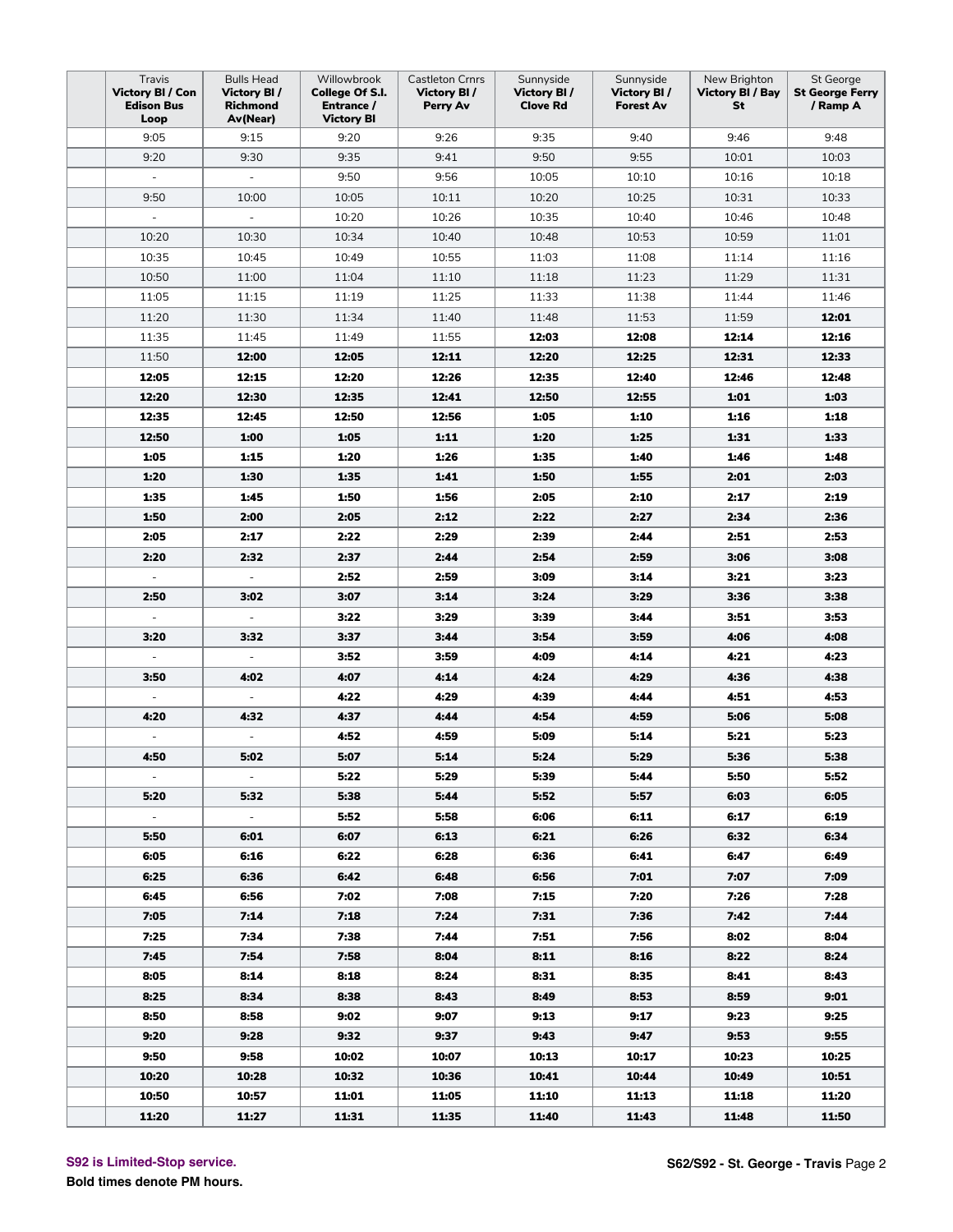| Travis<br>Victory BI / Con<br><b>Edison Bus</b><br>Loop | <b>Bulls Head</b><br>Victory BI /<br><b>Richmond</b><br><b>Av(Near)</b> | Willowbrook<br><b>College Of S.I.</b><br>Entrance /<br>Victory Bl | Castleton Crnrs<br>Victory BI/<br>Perry Av | Sunnyside<br>Victory BI/<br><b>Clove Rd</b> | Sunnyside<br>Victory BI/<br><b>Forest Av</b> | New Brighton<br>Victory BI / Bay<br>St | St George<br>√ St George Ferry<br>' Ramp A |
|---------------------------------------------------------|-------------------------------------------------------------------------|-------------------------------------------------------------------|--------------------------------------------|---------------------------------------------|----------------------------------------------|----------------------------------------|--------------------------------------------|
| 11:50                                                   | 11:57                                                                   | 12:01                                                             | 12:05                                      | 12:10                                       | 12:13                                        | 12:18                                  | 12:20                                      |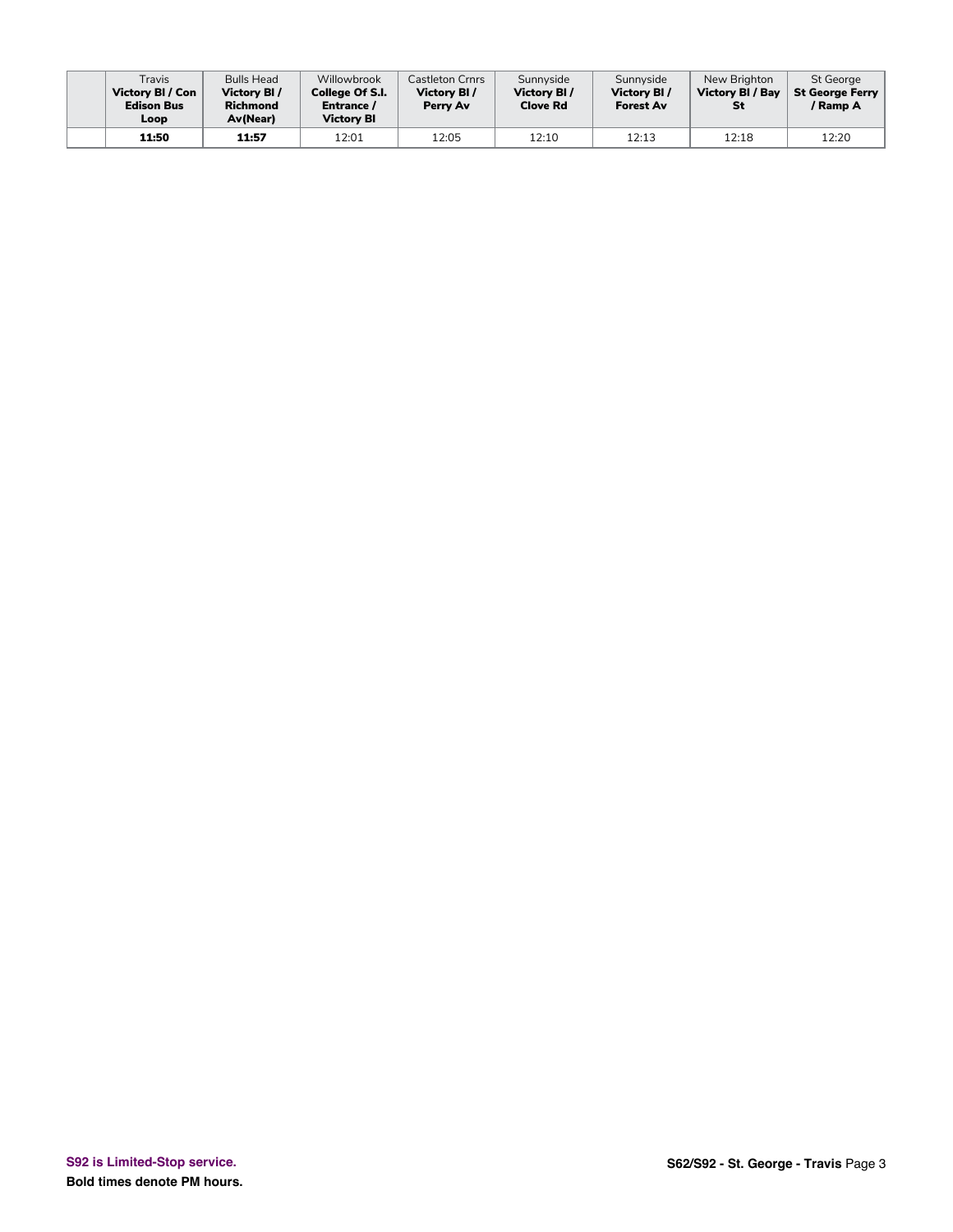| St George<br><b>St George Ferry</b><br>/ Ramp A S62 &<br><b>S92</b> | New Brighton<br>Victory BI / Bay<br>St | Sunnyside<br>Victory BI/<br><b>Forest Av</b> | Sunnyside<br>Victory BI/<br><b>Clove Rd</b> | <b>Castleton Crnrs</b><br>Victory BI/<br><b>Jewett Av</b> | Willowbrook<br>College Of S.I.<br>Entrance /<br><b>Victory BI</b> | <b>Bulls Head</b><br>Victory BI/<br><b>Richmond Av</b> | Travis<br>Victory BI / Con<br><b>Edison Bus</b><br>Loop |
|---------------------------------------------------------------------|----------------------------------------|----------------------------------------------|---------------------------------------------|-----------------------------------------------------------|-------------------------------------------------------------------|--------------------------------------------------------|---------------------------------------------------------|
| 1:00                                                                | 1:01                                   | 1:06                                         | 1:10                                        | 1:15                                                      | 1:19                                                              | 1:21                                                   | 1:29                                                    |
| 1:30                                                                | 1:31                                   | 1:36                                         | 1:40                                        | 1:45                                                      | 1:49                                                              | 1:51                                                   | 1:59                                                    |
| 2:00                                                                | 2:01                                   | 2:06                                         | 2:10                                        | 2:15                                                      | 2:19                                                              | 2:21                                                   | 2:29                                                    |
| 2:30                                                                | 2:31                                   | 2:36                                         | 2:40                                        | 2:45                                                      | 2:49                                                              | 2:51                                                   | 2:59                                                    |
| 3:00                                                                | 3:01                                   | 3:06                                         | 3:10                                        | 3:15                                                      | 3:19                                                              | 3:21                                                   | 3:29                                                    |
| 3:30                                                                | 3:31                                   | 3:36                                         | 3:40                                        | 3:45                                                      | 3:49                                                              | 3:51                                                   | 3:59                                                    |
| 4:00                                                                | 4:01                                   | 4:06                                         | 4:10                                        | 4:15                                                      | 4:19                                                              | 4:21                                                   | 4:29                                                    |
| 4:30                                                                | 4:31                                   | 4:36                                         | 4:40                                        | 4:45                                                      | 4:49                                                              | 4:51                                                   | 4:59                                                    |
| 5:00                                                                | 5:01                                   | 5:07                                         | 5:12                                        | 5:18                                                      | 5:23                                                              | 5:25                                                   | 5:33                                                    |
| 5:30                                                                | 5:31                                   | 5:37                                         | 5:42                                        | 5:48                                                      | 5:53                                                              | 5:55                                                   | 6:03                                                    |
| 6:00                                                                | 6:02                                   | 6:09                                         | 6:15                                        | 6:21                                                      | 6:28                                                              | 6:31                                                   | 6:41                                                    |
| 6:30                                                                | 6:32                                   | 6:39                                         | 6:45                                        | 6:51                                                      | 6:58                                                              | 7:01                                                   | 7:11                                                    |
| 7:00                                                                | 7:02                                   | 7:09                                         | 7:15                                        | 7:21                                                      | 7:28                                                              | 7:31                                                   | 7:41                                                    |
| 7:15                                                                | 7:17                                   | 7:24                                         | 7:30                                        | 7:37                                                      | 7:45                                                              | $\overline{\phantom{a}}$                               |                                                         |
| 7:30                                                                | 7:32                                   | 7:40                                         | 7:46                                        | 7:53                                                      | 8:01                                                              | 8:04                                                   | 8:14                                                    |
| 7:45                                                                | 7:47                                   | 7:55                                         | 8:01                                        | 8:08                                                      | 8:16                                                              | 8:19                                                   | 8:29                                                    |
| 8:00                                                                | 8:02                                   | 8:10                                         | 8:16                                        | 8:23                                                      | 8:31                                                              | 8:34                                                   | 8:44                                                    |
| 8:15                                                                | 8:17                                   | 8:25                                         | 8:31                                        | 8:38                                                      | 8:46                                                              | 8:49                                                   | 8:59                                                    |
| 8:30                                                                | 8:32                                   | 8:40                                         | 8:46                                        | 8:53                                                      | 9:01                                                              | 9:05                                                   | 9:14                                                    |
| 8:45                                                                | 8:47                                   | 8:55                                         | 9:01                                        | 9:08                                                      | 9:15                                                              | $\equiv$                                               |                                                         |
|                                                                     | 9:02                                   | 9:09                                         |                                             |                                                           |                                                                   | 9:32                                                   |                                                         |
| 9:00                                                                |                                        |                                              | 9:14                                        | 9:21                                                      | 9:28                                                              | $\overline{a}$                                         | 9:41                                                    |
| 9:15                                                                | 9:17                                   | 9:24                                         | 9:29                                        | 9:36                                                      | 9:43                                                              |                                                        |                                                         |
| 9:30                                                                | 9:32                                   | 9:39                                         | 9:44                                        | 9:51                                                      | 9:58                                                              | 10:02                                                  | 10:11                                                   |
| 9:45                                                                | 9:47                                   | 9:54                                         | 9:59                                        | 10:06                                                     | 10:13                                                             | 10:17                                                  | 10:26                                                   |
| 10:00                                                               | 10:02                                  | 10:09                                        | 10:14                                       | 10:21                                                     | 10:28                                                             | 10:32                                                  | 10:41                                                   |
| 10:15                                                               | 10:17                                  | 10:24                                        | 10:29                                       | 10:36                                                     | 10:43                                                             | 10:47                                                  | 10:56                                                   |
| 10:30                                                               | 10:32                                  | 10:39                                        | 10:44                                       | 10:51                                                     | 10:58                                                             | 11:02                                                  | 11:11                                                   |
| 10:45                                                               | 10:47                                  | 10:54                                        | 10:59                                       | 11:06                                                     | 11:13                                                             | 11:17                                                  | 11:26                                                   |
| 11:00                                                               | 11:02                                  | 11:09                                        | 11:14                                       | 11:21                                                     | 11:28                                                             | 11:32                                                  | 11:41                                                   |
| 11:15                                                               | 11:17                                  | 11:24                                        | 11:29                                       | 11:36                                                     | 11:43                                                             | 11:47                                                  | 11:56                                                   |
| 11:30                                                               | 11:32                                  | 11:39                                        | 11:44                                       | 11:51                                                     | 11:58                                                             | 12:02                                                  | 12:11                                                   |
| 11:45                                                               | 11:47                                  | 11:54                                        | 11:59                                       | 12:06                                                     | 12:13                                                             | 12:17                                                  | 12:26                                                   |
| 12:00                                                               | 12:02                                  | 12:09                                        | 12:14                                       | 12:21                                                     | 12:28                                                             | 12:32                                                  | 12:41                                                   |
| 12:15                                                               | 12:17                                  | 12:24                                        | 12:29                                       | 12:36                                                     | 12:43                                                             | 12:47                                                  | 12:56                                                   |
| 12:30                                                               | 12:32                                  | 12:39                                        | 12:44                                       | 12:51                                                     | 12:58                                                             | 1:02                                                   | 1:11                                                    |
| 12:45                                                               | 12:47                                  | 12:54                                        | 12:59                                       | 1:06                                                      | 1:13                                                              | 1:17                                                   | 1:26                                                    |
| 1:00                                                                | 1:02                                   | 1:09                                         | 1:14                                        | 1:21                                                      | 1:28                                                              | 1:32                                                   | 1:41                                                    |
| 1:15                                                                | 1:17                                   | 1:24                                         | 1:29                                        | 1:36                                                      | 1:43                                                              | $\sim$                                                 | $\sim$                                                  |
| 1:30                                                                | 1:32                                   | 1:39                                         | 1:44                                        | 1:51                                                      | 1:58                                                              | 2:02                                                   | 2:12                                                    |
| 1:45                                                                | 1:47                                   | 1:54                                         | 1:59                                        | 2:06                                                      | 2:13                                                              | $\sim$                                                 | $\sim$                                                  |
| 2:00                                                                | 2:02                                   | 2:10                                         | 2:16                                        | 2:25                                                      | 2:32                                                              | 2:36                                                   | 2:46                                                    |
| 2:15                                                                | 2:17                                   | 2:25                                         | 2:31                                        | 2:40                                                      | 2:47                                                              | $\sim$                                                 | $\sim$                                                  |
| 2:30                                                                | 2:32                                   | 2:40                                         | 2:46                                        | 2:55                                                      | 3:02                                                              | 3:07                                                   | 3:19                                                    |
| 2:45                                                                | 2:47                                   | 2:55                                         | 3:01                                        | 3:11                                                      | 3:18                                                              | $\sim$                                                 | $\sim$                                                  |
| 3:00                                                                | 3:02                                   | 3:09                                         | 3:15                                        | 3:25                                                      | 3:32                                                              | 3:37                                                   | 3:49                                                    |
| 3:15                                                                | 3:17                                   | 3:24                                         | 3:30                                        | 3:40                                                      | 3:47                                                              | $\sim$                                                 | $\sim$                                                  |
| 3:30                                                                | 3:32                                   | 3:39                                         | 3:45                                        | 3:55                                                      | 4:02                                                              | 4:07                                                   | 4:19                                                    |
| 3:45                                                                | 3:47                                   | 3:54                                         | 4:00                                        | 4:10                                                      | 4.17                                                              | $\sim$                                                 | $\sim$                                                  |
|                                                                     | 4:02                                   | 4:09                                         | 4:15                                        | 4:25                                                      | 4:32                                                              | 4:37                                                   | 4:49                                                    |

**S92 is Limited-Stop service.**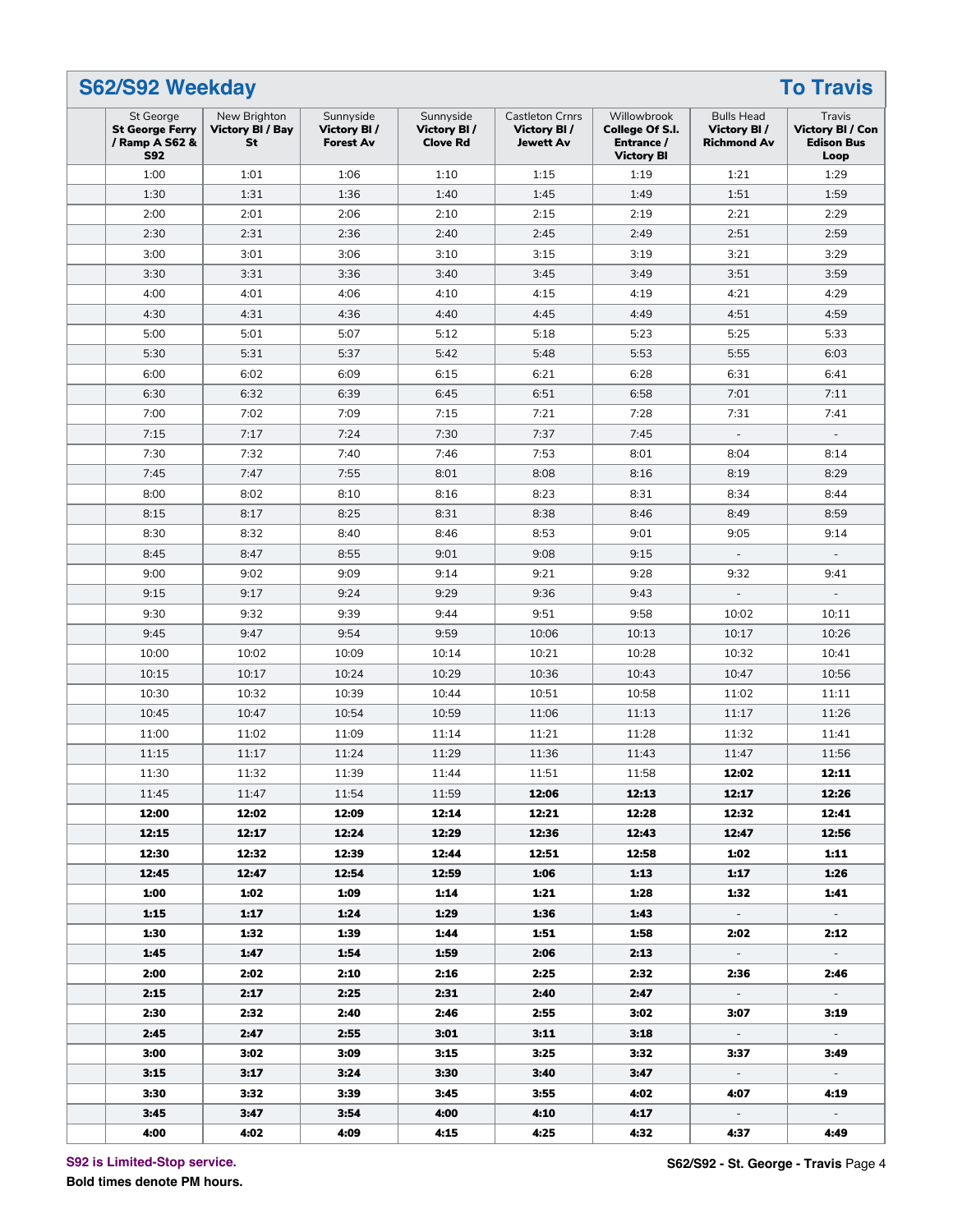|            | St George<br><b>St George Ferry</b><br>/ Ramp A S62 &<br><b>S92</b> | New Brighton<br>Victory BI / Bay<br>St | Sunnyside<br><b>Victory BI/</b><br><b>Forest Av</b> | Sunnyside<br><b>Victory BI/</b><br><b>Clove Rd</b> | Castleton Crnrs<br>Victory BI /<br><b>Jewett Av</b> | Willowbrook<br>College Of S.I.<br>Entrance /<br><b>Victory BI</b> | <b>Bulls Head</b><br><b>Victory BI/</b><br>Richmond Av | Travis<br><b>Victory BI / Con</b><br><b>Edison Bus</b><br>Loop |
|------------|---------------------------------------------------------------------|----------------------------------------|-----------------------------------------------------|----------------------------------------------------|-----------------------------------------------------|-------------------------------------------------------------------|--------------------------------------------------------|----------------------------------------------------------------|
|            | 4:15                                                                | 4:17                                   | 4:24                                                | 4:30                                               | 4:40                                                | 4:47                                                              | $\overline{\phantom{a}}$                               |                                                                |
| <b>S92</b> | 4:30                                                                | 4:32                                   | 4:37                                                | 4:42                                               | 4:52                                                | 5:01                                                              | 5:06                                                   | 5:19                                                           |
|            | 4:33                                                                | 4:35                                   | 4:42                                                | 4:48                                               | 4:58                                                | 5:05                                                              | $\Box$                                                 |                                                                |
| <b>S92</b> | 4:50                                                                | 4:52                                   | 4:57                                                | 5:02                                               | 5:12                                                | 5:21                                                              | 5:26                                                   | 5:39                                                           |
|            | 4:53                                                                | 4:55                                   | 5:02                                                | 5:08                                               | 5:18                                                | 5:25                                                              | $\overline{\phantom{a}}$                               |                                                                |
| <b>S92</b> | 5:10                                                                | 5:12                                   | 5:17                                                | 5:22                                               | 5:32                                                | 5:40                                                              | 5:45                                                   | 5:56                                                           |
| <b>S92</b> | 5:12                                                                | 5:14                                   | 5:19                                                | 5:24                                               | 5:34                                                | 5:42                                                              | 5:47                                                   | 5:58                                                           |
|            | 5:14                                                                | 5:16                                   | 5:23                                                | 5:29                                               | 5:39                                                | 5:46                                                              | $\Box$                                                 | $\overline{\phantom{a}}$                                       |
| <b>S92</b> | 5:30                                                                | 5:32                                   | 5:36                                                | 5:41                                               | 5:50                                                | 5:58                                                              | 6:03                                                   | 6:12                                                           |
|            | 5:33                                                                | 5:35                                   | 5:42                                                | 5:48                                               | 5:58                                                | 6:05                                                              | $\Box$                                                 | $\overline{\phantom{a}}$                                       |
| <b>S92</b> | 5:45                                                                | 5:47                                   | 5:51                                                | 5:56                                               | 6:05                                                | 6:14                                                              | 6:18                                                   | 6:27                                                           |
|            | 5:48                                                                | 5:50                                   | 5:57                                                | 6:03                                               | 6:11                                                | 6:17                                                              | $\blacksquare$                                         |                                                                |
| <b>S92</b> | 6:00                                                                | 6:02                                   | 6:06                                                | 6:11                                               | 6:19                                                | 6:28                                                              | 6:32                                                   | 6:41                                                           |
|            | 6:03                                                                | 6:05                                   | 6:11                                                | 6:17                                               | 6:25                                                | 6:31                                                              | $\overline{\phantom{a}}$                               | $\overline{\phantom{a}}$                                       |
| <b>S92</b> | 6:15                                                                | 6:17                                   | 6:21                                                | 6:26                                               | 6:34                                                | 6:41                                                              | 6:45                                                   | 6:54                                                           |
|            | 6:18                                                                | 6:20                                   | 6:26                                                | 6:32                                               | 6:40                                                | 6:46                                                              | $\overline{\phantom{a}}$                               | $\blacksquare$                                                 |
| <b>S92</b> | 6:30                                                                | 6:32                                   | 6:36                                                | 6:40                                               | 6:46                                                | 6:53                                                              | 6:57                                                   | 7:06                                                           |
|            | 6:33                                                                | 6:35                                   | 6:41                                                | 6:47                                               | 6:55                                                | 7:01                                                              | $\bar{\phantom{a}}$                                    | $\blacksquare$                                                 |
| <b>S92</b> | 6:45                                                                | 6:47                                   | 6:51                                                | 6:55                                               | 7:01                                                | 7:08                                                              | 7:12                                                   | 7:21                                                           |
|            | 6:48                                                                | 6:50                                   | 6:56                                                | 7:02                                               | 7:10                                                | 7:16                                                              | $\overline{\phantom{a}}$                               |                                                                |
|            | 7:00                                                                | 7:02                                   | 7:08                                                | 7:14                                               | 7:22                                                | 7:28                                                              | 7:32                                                   | 7:41                                                           |
|            | 7:15                                                                | 7:17                                   | 7:23                                                | 7:29                                               | 7:37                                                | 7:43                                                              | 7:46                                                   | 7:55                                                           |
|            | 7:30                                                                | 7:32                                   | 7:38                                                | 7:43                                               | 7:49                                                | 7:55                                                              | 7:58                                                   | 8:07                                                           |
|            | 7:50                                                                | 7:52                                   | 7:58                                                | 8:03                                               | 8:09                                                | 8:15                                                              | 8:18                                                   | 8:27                                                           |
|            | 8:10                                                                | 8:12                                   | 8:18                                                | 8:23                                               | 8:29                                                | 8:35                                                              | 8:38                                                   | 8:47                                                           |
|            | 8:30                                                                | 8:32                                   | 8:38                                                | 8:43                                               | 8:49                                                | 8:55                                                              | 8:58                                                   | 9:07                                                           |
|            | 8:50                                                                | 8:52                                   | 8:58                                                | 9:03                                               | 9:09                                                | 9:15                                                              | 9:18                                                   | 9:27                                                           |
|            | 9:10                                                                | 9:12                                   | 9:18                                                | 9:23                                               | 9:29                                                | 9:35                                                              | 9:38                                                   | 9:47                                                           |
|            | 9:30                                                                | 9:32                                   | 9:38                                                | 9:43                                               | 9:49                                                | 9:55                                                              | 9:58                                                   | 10:07                                                          |
|            | 10:00                                                               | 10:02                                  | 10:08                                               | 10:12                                              | 10:18                                               | 10:23                                                             | 10:26                                                  | 10:34                                                          |
|            | 10:30                                                               | 10:32                                  | 10:38                                               | 10:42                                              | 10:48                                               | 10:53                                                             | 10:56                                                  | 11:04                                                          |
|            | 11:00                                                               | 11:02                                  | 11:08                                               | 11:12                                              | 11:18                                               | 11:23                                                             | 11:26                                                  | 11:34                                                          |
|            | 11:30                                                               | 11:31                                  | 11:36                                               | 11:40                                              | 11:45                                               | 11:50                                                             | 11:53                                                  | 12:00                                                          |
|            | 12:00                                                               | 12:01                                  | 12:06                                               | 12:10                                              | 12:15                                               | 12:20                                                             | 12:23                                                  | 12:30                                                          |
|            | 12:30                                                               | 12:31                                  | 12:36                                               | 12:40                                              | 12:45                                               | 12:50                                                             | 12:53                                                  | 1:00                                                           |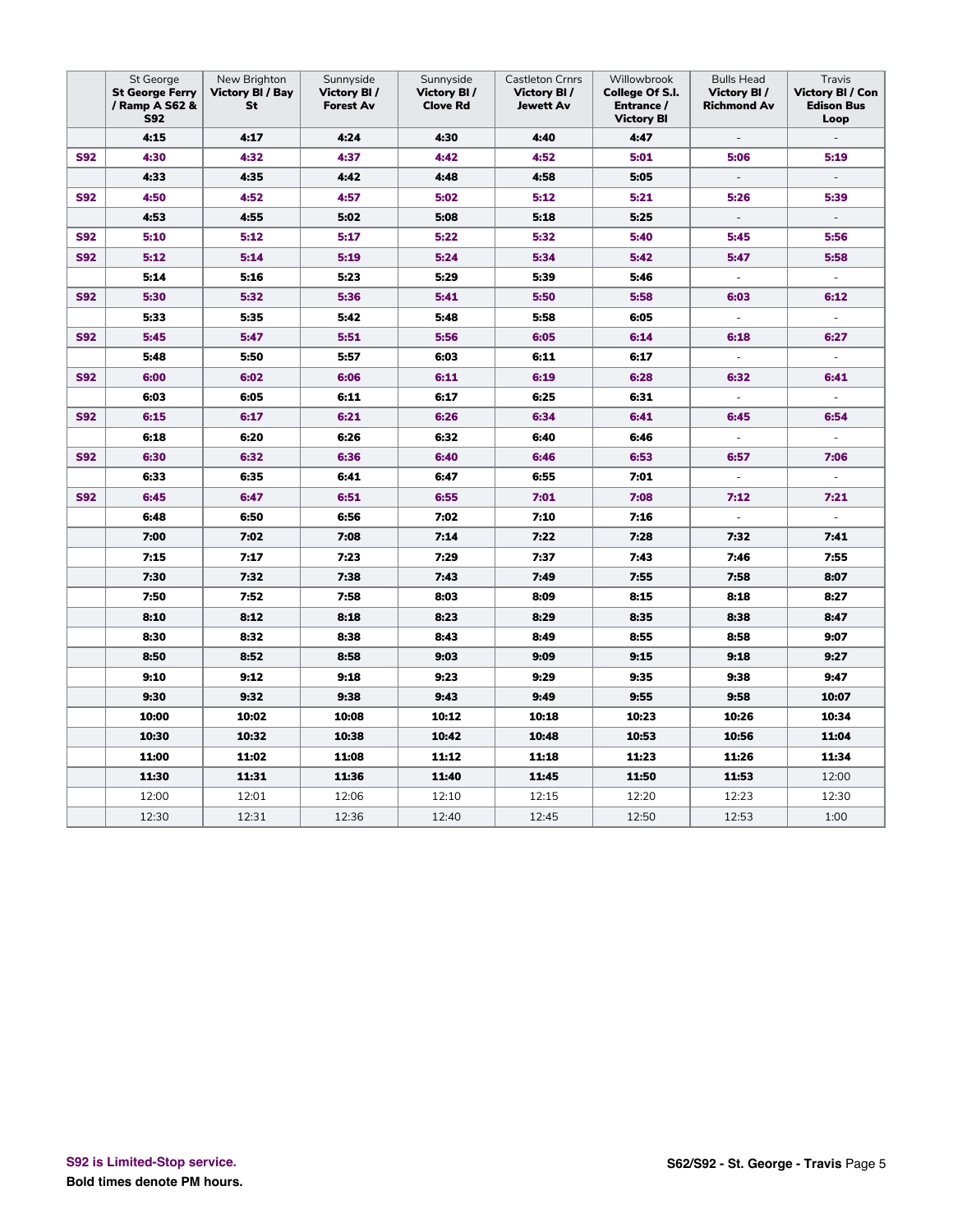|                                                                | S62/S92 Saturday<br><b>To St George</b>                         |                                                                   |                                                   |                                             |                                              |                                               |                                                 |  |  |  |  |  |
|----------------------------------------------------------------|-----------------------------------------------------------------|-------------------------------------------------------------------|---------------------------------------------------|---------------------------------------------|----------------------------------------------|-----------------------------------------------|-------------------------------------------------|--|--|--|--|--|
| Travis<br><b>Victory BI / Con</b><br><b>Edison Bus</b><br>Loop | <b>Bulls Head</b><br>Victory BI/<br><b>Richmond</b><br>Av(Near) | Willowbrook<br>College Of S.I.<br>Entrance /<br><b>Victory BI</b> | <b>Castleton Crnrs</b><br>Victory BI/<br>Perry Av | Sunnyside<br>Victory BI/<br><b>Clove Rd</b> | Sunnyside<br>Victory BI/<br><b>Forest Av</b> | New Brighton<br><b>Victory BI / Bay</b><br>St | St George<br><b>St George Ferry</b><br>/ Ramp A |  |  |  |  |  |
| 12:20                                                          | 12:27                                                           |                                                                   | 12:34                                             | 12:39                                       | 12:43                                        | 12:47                                         | 12:49                                           |  |  |  |  |  |
| 12:50                                                          | 12:57                                                           | $\overline{a}$                                                    | 1:04                                              | 1:09                                        | 1:13                                         | 1:17                                          | 1:19                                            |  |  |  |  |  |
| 1:20                                                           | 1:27                                                            | ÷,                                                                | 1:34                                              | 1:39                                        | 1:43                                         | 1:47                                          | 1:49                                            |  |  |  |  |  |
| 1:50                                                           | 1:57                                                            | $\qquad \qquad \blacksquare$                                      | 2:04                                              | 2:09                                        | 2:13                                         | 2:17                                          | 2:19                                            |  |  |  |  |  |
| 2:20                                                           | 2:27                                                            | $\overline{a}$                                                    | 2:34                                              | 2:39                                        | 2:43                                         | 2:47                                          | 2:49                                            |  |  |  |  |  |
| 2:50                                                           | 2:57                                                            | $\overline{a}$                                                    | 3:04                                              | 3:09                                        | 3:13                                         | 3:17                                          | 3:19                                            |  |  |  |  |  |
| 3:20                                                           | 3:27                                                            |                                                                   | 3:34                                              | 3:39                                        | 3:43                                         | 3:47                                          | 3:49                                            |  |  |  |  |  |
| 3:50                                                           | 3:57                                                            | $\qquad \qquad \blacksquare$                                      | 4:04                                              | 4:09                                        | 4:13                                         | 4:17                                          | 4:19                                            |  |  |  |  |  |
| 4:20                                                           | 4:27                                                            | L,                                                                | 4:34                                              | 4:39                                        | 4:43                                         | 4:47                                          | 4:49                                            |  |  |  |  |  |
| 4:50                                                           | 4:57                                                            | $\overline{a}$                                                    | 5:04                                              | 5:09                                        | 5:13                                         | 5:17                                          | 5:19                                            |  |  |  |  |  |
| 5:20                                                           | 5:27                                                            | L,                                                                | 5:34                                              | 5:40                                        | 5:44                                         | 5:49                                          | 5:51                                            |  |  |  |  |  |
| 5:50                                                           | 5:59                                                            | $\qquad \qquad \blacksquare$                                      | 6:08                                              | 6:14                                        | 6:18                                         | 6:23                                          | 6:25                                            |  |  |  |  |  |
| 6:20                                                           | 6:29                                                            | $\overline{a}$                                                    | 6:38                                              | 6:44                                        | 6:48                                         | 6:53                                          | 6:55                                            |  |  |  |  |  |
| 6:50                                                           | 6:59                                                            | 7:03                                                              | 7:08                                              | 7:14                                        | 7:18                                         | 7:23                                          | 7:25                                            |  |  |  |  |  |
| 7:20                                                           | 7:29                                                            | 7:33                                                              | 7:38                                              | 7:44                                        | 7:48                                         | 7:53                                          | 7:55                                            |  |  |  |  |  |
| 7:50                                                           | 7:59                                                            | 8:03                                                              | 8:08                                              | 8:14                                        | 8:18                                         | 8:23                                          | 8:25                                            |  |  |  |  |  |
| 8:15                                                           | 8:24                                                            | 8:28                                                              | 8:33                                              | 8:41                                        | 8:45                                         | 8:51                                          | 8:53                                            |  |  |  |  |  |
| 8:30                                                           | 8:40                                                            | 8:44                                                              | 8:50                                              | 8:58                                        | 9:02                                         | 9:08                                          | 9:10                                            |  |  |  |  |  |
| 8:45                                                           | 8:55                                                            | 8:59                                                              | 9:05                                              | 9:13                                        | 9:17                                         | 9:23                                          | 9:25                                            |  |  |  |  |  |
| 9:00                                                           | 9:10                                                            | 9:14                                                              | 9:20                                              | 9:28                                        | 9:32                                         | 9:38                                          | 9:40                                            |  |  |  |  |  |
| 9:15                                                           | 9:25                                                            | 9:29                                                              | 9:35                                              | 9:43                                        | 9:47                                         | 9:53                                          | 9:55                                            |  |  |  |  |  |
| 9:30                                                           | 9:40                                                            | 9:44                                                              | 9:50                                              | 9:58                                        | 10:02                                        | 10:08                                         | 10:10                                           |  |  |  |  |  |
| 9:45                                                           | 9:55                                                            | 9:59                                                              | 10:05                                             | 10:13                                       | 10:17                                        | 10:23                                         | 10:25                                           |  |  |  |  |  |
| 10:05                                                          | 10:15                                                           | 10:19                                                             | 10:25                                             | 10:33                                       | 10:37                                        | 10:43                                         | 10:45                                           |  |  |  |  |  |
| 10:30                                                          | 10:40                                                           | 10:44                                                             | 10:50                                             | 10:58                                       | 11:02                                        | 11:08                                         | 11:10                                           |  |  |  |  |  |
| 11:00                                                          | 11:11                                                           | 11:15                                                             | 11:22                                             | 11:31                                       | 11:36                                        | 11:42                                         | 11:44                                           |  |  |  |  |  |
| 11:30                                                          | 11:41                                                           | 11:45                                                             | 11:52                                             | 12:01                                       | 12:06                                        | 12:12                                         | 12:14                                           |  |  |  |  |  |
|                                                                |                                                                 | 12:00                                                             | 12:07                                             | 12:16                                       | 12:21                                        | 12:27                                         | 12:29                                           |  |  |  |  |  |
| 12:00                                                          | 12:11                                                           | 12:15                                                             | 12:22                                             | 12:31                                       | 12:36                                        | 12:42                                         | 12:44                                           |  |  |  |  |  |
| $\sim$                                                         |                                                                 | 12:30                                                             | 12:37                                             | 12:46                                       | 12:51                                        | 12:57                                         | 12:59                                           |  |  |  |  |  |
| 12:27                                                          | 12:38                                                           | 12:42                                                             | 12:49                                             | 12:58                                       | 1:03                                         | 1:09                                          | 1:11                                            |  |  |  |  |  |
| $\sim$ $-$                                                     | $\frac{1}{2}$ .                                                 | 12:54                                                             | 1:01                                              | 1:10                                        | 1:15                                         | 1:21                                          | 1:23                                            |  |  |  |  |  |
| 12:51                                                          | 1:02                                                            | 1:06                                                              | 1:13                                              | 1:22                                        | 1:27                                         | 1:33                                          | 1:35                                            |  |  |  |  |  |
| $\sim$                                                         | $\omega_{\rm{max}}$                                             | 1:18                                                              | 1:25                                              | 1:34                                        | 1:39                                         | 1:45                                          | 1:47                                            |  |  |  |  |  |
| 1:15                                                           | 1:26                                                            | 1:30                                                              | 1:37                                              | 1:46                                        | 1:51                                         | 1:57                                          | 1:59                                            |  |  |  |  |  |
| $\sim$                                                         | $\sim$                                                          | 1:42                                                              | 1:49                                              | 1:58                                        | 2:03                                         | 2:09                                          | 2:11                                            |  |  |  |  |  |
| 1:39                                                           | 1:50                                                            | 1:54                                                              | 2:01                                              | 2:09                                        | 2:13                                         | 2:19                                          | 2:21                                            |  |  |  |  |  |
| $\sim$                                                         | $\omega_{\rm{max}}$                                             | 2:07                                                              | 2:13                                              | 2:21                                        | 2:25                                         | 2:31                                          | 2:33                                            |  |  |  |  |  |
| 2:05                                                           | 2:15                                                            | 2:19                                                              | 2:25                                              | 2:33                                        | 2:37                                         | 2:43                                          | 2:45                                            |  |  |  |  |  |
| $\sim$                                                         | $\sim$ $-$                                                      | 2:31                                                              | 2:37                                              | 2:45                                        | 2:49                                         | 2:55                                          | 2:57                                            |  |  |  |  |  |
| 2:32                                                           | 2:42                                                            | 2:46                                                              | 2:52                                              | 3:00                                        | 3:04                                         | 3:10                                          | 3:12                                            |  |  |  |  |  |
| $\sim$ .                                                       | $\omega_{\rm{eff}}$                                             | 3:01                                                              | 3:07                                              | 3:15                                        | 3:19                                         | 3:25                                          | 3:27                                            |  |  |  |  |  |
| 3:02                                                           | 3:12                                                            | 3:16                                                              | 3:22                                              | 3:30                                        | 3:34                                         | 3:40                                          | 3:42                                            |  |  |  |  |  |
| $\sigma_{\rm{eff}}$                                            | $\sim$                                                          | 3:31                                                              | 3:37                                              | 3:45                                        | 3:49                                         | 3:55                                          | 3:57                                            |  |  |  |  |  |
| 3:32                                                           | 3:42                                                            | 3:46                                                              | 3:52                                              | 4:00                                        | 4:04                                         | 4:10                                          | 4:12                                            |  |  |  |  |  |
| $\sim$                                                         | $\sim$ .                                                        | 3:58                                                              | 4:04                                              | 4:12                                        | 4:16                                         | 4:22                                          | 4:24                                            |  |  |  |  |  |

**S92 is Limited-Stop service.**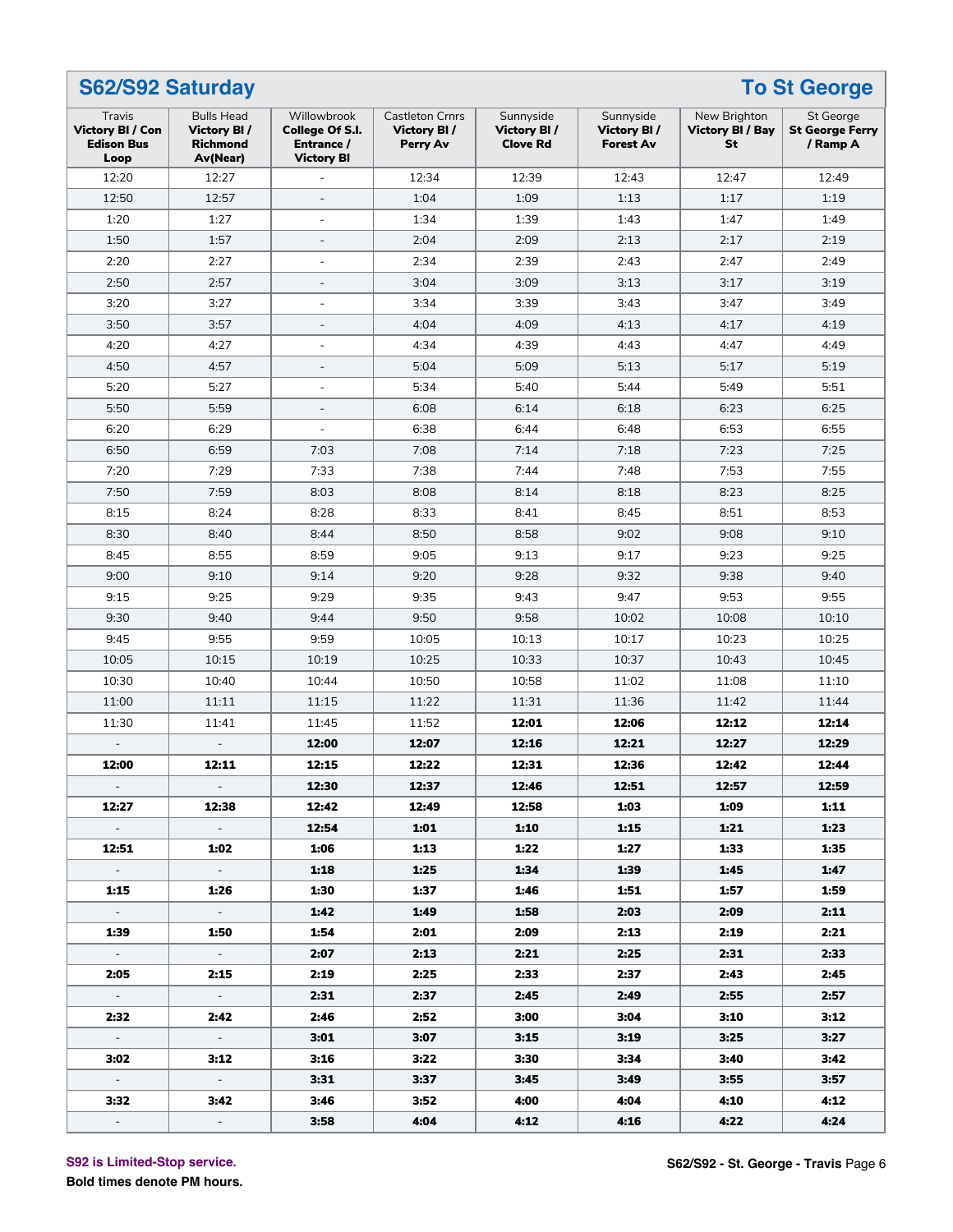| Travis<br><b>Victory BI / Con</b><br><b>Edison Bus</b><br>Loop | <b>Bulls Head</b><br>Victory BI/<br><b>Richmond</b><br>Av(Near) | Willowbrook<br>College Of S.I.<br>Entrance /<br><b>Victory BI</b> | <b>Castleton Crnrs</b><br>Victory BI/<br>Perry Av | Sunnyside<br><b>Victory BI/</b><br><b>Clove Rd</b> | Sunnyside<br>Victory BI/<br><b>Forest Av</b> | New Brighton<br><b>Victory BI / Bay</b><br><b>St</b> | St George<br><b>St George Ferry</b><br>/ Ramp A |
|----------------------------------------------------------------|-----------------------------------------------------------------|-------------------------------------------------------------------|---------------------------------------------------|----------------------------------------------------|----------------------------------------------|------------------------------------------------------|-------------------------------------------------|
| 3:56                                                           | 4:06                                                            | 4:10                                                              | 4:16                                              | 4:24                                               | 4:28                                         | 4:34                                                 | 4:36                                            |
| $\overline{\phantom{a}}$                                       | $\overline{\phantom{a}}$                                        | 4:24                                                              | 4:30                                              | 4:38                                               | 4:42                                         | 4:48                                                 | 4:50                                            |
| 4:25                                                           | 4:35                                                            | 4:39                                                              | 4:45                                              | 4:53                                               | 4:57                                         | 5:03                                                 | 5:05                                            |
| 4:45                                                           | 4:55                                                            | 4:59                                                              | 5:05                                              | 5:13                                               | 5:17                                         | 5:23                                                 | 5:25                                            |
| 5:05                                                           | 5:15                                                            | 5:19                                                              | 5:25                                              | 5:33                                               | 5:37                                         | 5:43                                                 | 5:45                                            |
| 5:25                                                           | 5:35                                                            | 5:39                                                              | 5:45                                              | 5:53                                               | 5:57                                         | 6:03                                                 | 6:05                                            |
| 5:45                                                           | 5:55                                                            | 5:59                                                              | 6:05                                              | 6:13                                               | 6:17                                         | 6:23                                                 | 6:25                                            |
| 6:15                                                           | 6:25                                                            | 6:29                                                              | 6:35                                              | 6:43                                               | 6:47                                         | 6:53                                                 | 6:55                                            |
| 6:45                                                           | 6:55                                                            | 6:59                                                              | 7:05                                              | 7:12                                               | 7:16                                         | 7:22                                                 | 7:24                                            |
| 7:15                                                           | 7:23                                                            | 7:27                                                              | 7:31                                              | 7:38                                               | 7:42                                         | 7:48                                                 | 7:50                                            |
| 7:45                                                           | 7:53                                                            | 7:57                                                              | 8:01                                              | 8:08                                               | 8:12                                         | 8:18                                                 | 8:20                                            |
| 8:15                                                           | 8:23                                                            | 8:27                                                              | 8:31                                              | 8:38                                               | 8:42                                         | 8:48                                                 | 8:50                                            |
| 8:45                                                           | 8:53                                                            | 8:57                                                              | 9:01                                              | 9:06                                               | 9:10                                         | 9:15                                                 | 9:17                                            |
| 9:15                                                           | 9:23                                                            | 9:27                                                              | 9:31                                              | 9:36                                               | 9:40                                         | 9:45                                                 | 9:47                                            |
| 9:45                                                           | 9:53                                                            | 9:57                                                              | 10:01                                             | 10:06                                              | 10:10                                        | 10:15                                                | 10:17                                           |
| 10:15                                                          | 10:23                                                           | 10:27                                                             | 10:31                                             | 10:37                                              | 10:41                                        | 10:46                                                | 10:48                                           |
| 10:45                                                          | 10:53                                                           | $\equiv$                                                          | 11:01                                             | 11:07                                              | 11:11                                        | 11:16                                                | 11:18                                           |
| 11:15                                                          | 11:23                                                           | $\overline{\phantom{a}}$                                          | 11:31                                             | 11:37                                              | 11:41                                        | 11:46                                                | 11:48                                           |
| 11:45                                                          | 11:53                                                           | 11:57                                                             | 12:01                                             | 12:06                                              | 12:10                                        | 12:14                                                | 12:16                                           |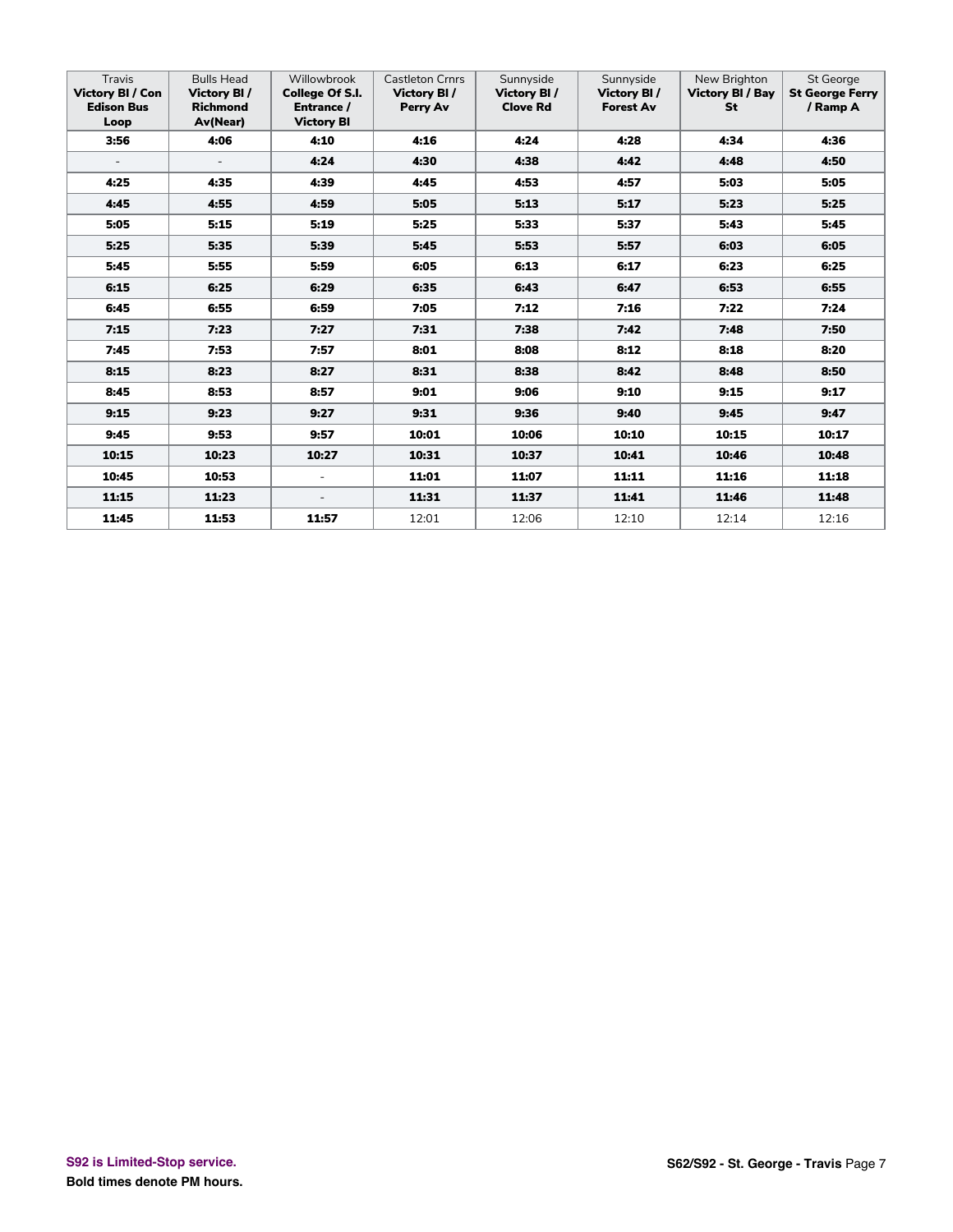|                                                                            | S62/S92 Saturday<br><b>To Travis</b>          |                                              |                                             |                                                           |                                                                   |                                                        |                                                                |  |  |  |  |  |
|----------------------------------------------------------------------------|-----------------------------------------------|----------------------------------------------|---------------------------------------------|-----------------------------------------------------------|-------------------------------------------------------------------|--------------------------------------------------------|----------------------------------------------------------------|--|--|--|--|--|
| <b>St George</b><br><b>St George Ferry</b><br>/ Ramp A S62 &<br><b>S92</b> | New Brighton<br><b>Victory BI / Bay</b><br>St | Sunnyside<br>Victory BI/<br><b>Forest Av</b> | Sunnyside<br>Victory BI/<br><b>Clove Rd</b> | <b>Castleton Crnrs</b><br>Victory BI/<br><b>Jewett Av</b> | Willowbrook<br>College Of S.I.<br>Entrance /<br><b>Victory BI</b> | <b>Bulls Head</b><br>Victory BI/<br><b>Richmond Av</b> | Travis<br><b>Victory BI / Con</b><br><b>Edison Bus</b><br>Loop |  |  |  |  |  |
| 1:00                                                                       | 1:02                                          | 1:07                                         | 1:11                                        | 1:16                                                      |                                                                   | 1:23                                                   | 1:30                                                           |  |  |  |  |  |
| 1:30                                                                       | 1:32                                          | 1:37                                         | 1:41                                        | 1:46                                                      | $\overline{a}$                                                    | 1:53                                                   | 2:00                                                           |  |  |  |  |  |
| 2:00                                                                       | 2:02                                          | 2:07                                         | 2:11                                        | 2:16                                                      | $\overline{a}$                                                    | 2:23                                                   | 2:30                                                           |  |  |  |  |  |
| 2:30                                                                       | 2:32                                          | 2:37                                         | 2:41                                        | 2:46                                                      | $\overline{\phantom{a}}$                                          | 2:53                                                   | 3:00                                                           |  |  |  |  |  |
| 3:00                                                                       | 3:02                                          | 3:07                                         | 3:11                                        | 3:16                                                      | $\bar{\phantom{a}}$                                               | 3:23                                                   | 3:30                                                           |  |  |  |  |  |
| 3:30                                                                       | 3:32                                          | 3:37                                         | 3:41                                        | 3:46                                                      | $\overline{\phantom{a}}$                                          | 3:53                                                   | 4:00                                                           |  |  |  |  |  |
| 4:00                                                                       | 4:02                                          | 4:07                                         | 4:11                                        | 4:16                                                      | $\overline{a}$                                                    | 4:23                                                   | 4:30                                                           |  |  |  |  |  |
| 4:30                                                                       | 4:32                                          | 4:37                                         | 4:41                                        | 4:46                                                      | $\overline{\phantom{a}}$                                          | 4:53                                                   | 5:00                                                           |  |  |  |  |  |
| 5:00                                                                       | 5:02                                          | 5:07                                         | 5:11                                        | 5:16                                                      | $\bar{\phantom{a}}$                                               | 5:23                                                   | 5:30                                                           |  |  |  |  |  |
| 5:30                                                                       | 5:32                                          | 5:37                                         | 5:41                                        | 5:46                                                      | $\blacksquare$                                                    | 5:53                                                   | 6:00                                                           |  |  |  |  |  |
| 6:00                                                                       | 6:02                                          | 6:08                                         | 6:13                                        | 6:18                                                      | $\bar{\phantom{a}}$                                               | 6:26                                                   | 6:34                                                           |  |  |  |  |  |
| 6:30                                                                       | 6:32                                          | 6:38                                         | 6:43                                        | 6:49                                                      | 6:54                                                              | 6:57                                                   | 7:05                                                           |  |  |  |  |  |
| 7:00                                                                       | 7:02                                          | 7:08                                         | 7:13                                        | 7:19                                                      | 7:24                                                              | 7:27                                                   | 7:35                                                           |  |  |  |  |  |
| 7:30                                                                       | 7:32                                          | 7:38                                         | 7:43                                        | 7:49                                                      | 7:54                                                              | 7:57                                                   | 8:05                                                           |  |  |  |  |  |
|                                                                            | $\omega$                                      | $\overline{\phantom{a}}$                     | 7:45                                        | 7:51                                                      | 7:56                                                              |                                                        |                                                                |  |  |  |  |  |
| 8:00                                                                       | 8:02                                          | 8:08                                         | 8:13                                        | 8:19                                                      | 8:24                                                              | 8:27                                                   | 8:35                                                           |  |  |  |  |  |
| 8:01                                                                       | 8:03                                          | 8:09                                         | 8:14                                        | 8:20                                                      | 8:25                                                              | $\equiv$                                               | $\frac{1}{2}$                                                  |  |  |  |  |  |
| $\overline{\phantom{a}}$                                                   | $\overline{\phantom{a}}$                      | $\blacksquare$                               | 8:30                                        | 8:36                                                      | 8:41                                                              | $\overline{\phantom{a}}$                               |                                                                |  |  |  |  |  |
| 8:30                                                                       | 8:32                                          | 8:38                                         | 8:43                                        | 8:49                                                      | 8:54                                                              | 8:57                                                   | 9:05                                                           |  |  |  |  |  |
| 8:31                                                                       | 8:33                                          | 8:39                                         | 8:44                                        | 8:50                                                      | 8:55                                                              | 8:58                                                   | 9:06                                                           |  |  |  |  |  |
| $\Box$                                                                     | $\equiv$                                      | $\Box$                                       | 8:59                                        | 9:05                                                      | 9:10                                                              | $\equiv$                                               | $\overline{\phantom{a}}$                                       |  |  |  |  |  |
| 9:00                                                                       | 9:02                                          | 9:08                                         | 9:13                                        | 9:19                                                      | 9:24                                                              | 9:27                                                   | 9:35                                                           |  |  |  |  |  |
| 9:01                                                                       | 9:03                                          | 9:09                                         | 9:14                                        | 9:20                                                      | 9:25                                                              | 9:28                                                   | 9:36                                                           |  |  |  |  |  |
| 9:30                                                                       | 9:32                                          | 9:38                                         | 9:43                                        | 9:51                                                      | 9:57                                                              | 10:01                                                  | 10:10                                                          |  |  |  |  |  |
| 9:31                                                                       | 9:33                                          | 9:39                                         | 9:44                                        | 9:52                                                      | 9:58                                                              | 10:02                                                  | 10:11                                                          |  |  |  |  |  |
| 10:00                                                                      | 10:02                                         | 10:08                                        | 10:13                                       | 10:21                                                     | 10:27                                                             | 10:31                                                  | 10:40                                                          |  |  |  |  |  |
| 10:30                                                                      | 10:32                                         | 10:38                                        | 10:43                                       | 10:51                                                     | 10:57                                                             | 11:01                                                  | 11:10                                                          |  |  |  |  |  |
| 11:00                                                                      | 11:02                                         | 11:08                                        | 11:13                                       | 11:21                                                     | 11:27                                                             | 11:31                                                  | 11:40                                                          |  |  |  |  |  |
| 11:15                                                                      | 11:17                                         | 11:23                                        | 11:28                                       | 11:36                                                     | 11:42                                                             |                                                        |                                                                |  |  |  |  |  |
| 11:30                                                                      | 11:32                                         | 11:38                                        | 11:43                                       | 11:51                                                     | 11:57                                                             | 12:01                                                  | 12:10                                                          |  |  |  |  |  |
| 11:45                                                                      | 11:47                                         | 11:53                                        | 11:58                                       | 12:06                                                     | 12:12                                                             | $\sim 10^{-11}$                                        | $\sim$ $-$                                                     |  |  |  |  |  |
| 12:00                                                                      | 12:02                                         | 12:08                                        | 12:13                                       | 12:21                                                     | 12:27                                                             | 12:31                                                  | 12:40                                                          |  |  |  |  |  |
| 12:15                                                                      | 12:17                                         | 12:23                                        | 12:28                                       | 12:36                                                     | 12:42                                                             | $\sim$                                                 | $\sim$                                                         |  |  |  |  |  |
| 12:30                                                                      | 12:32                                         | 12:38                                        | 12:43                                       | 12:51                                                     | 12:57                                                             | 1:01                                                   | 1:10                                                           |  |  |  |  |  |
| 12:45                                                                      | 12:47                                         | 12:53                                        | 12:58                                       | 1:06                                                      | 1:12                                                              | $\sim$                                                 |                                                                |  |  |  |  |  |
| 1:00                                                                       | 1:02                                          | 1:08                                         | 1:13                                        | 1:21                                                      | 1:27                                                              | 1:31                                                   | 1:40                                                           |  |  |  |  |  |
| 1:15                                                                       | 1:17                                          | 1:23                                         | 1:28                                        | 1:36                                                      | 1:42                                                              | $\sim$                                                 | $\sim$                                                         |  |  |  |  |  |
| 1:30                                                                       | 1:32                                          | 1:38                                         | 1:43                                        | 1:51                                                      | 1:57                                                              | 2:01                                                   | 2:10                                                           |  |  |  |  |  |
| 1:45                                                                       | 1:47                                          | 1:53                                         | 1:58                                        | 2:06                                                      | 2:12                                                              | $\sim$                                                 | $\sim$                                                         |  |  |  |  |  |
| 2:00                                                                       | 2:02                                          | 2:08                                         | 2:13                                        | 2:21                                                      | 2:27                                                              | 2:31                                                   | 2:40                                                           |  |  |  |  |  |
| 2:15                                                                       | 2:17                                          | 2:23                                         | 2:28                                        | 2:36                                                      | 2:42                                                              | $\sim$                                                 | $\sim$                                                         |  |  |  |  |  |
| 2:30                                                                       | 2:32                                          | 2:38                                         | 2:43                                        | 2:51                                                      | 2:57                                                              | 3:01                                                   | 3:10                                                           |  |  |  |  |  |
| 2:45                                                                       | 2:47                                          | 2:53                                         | 2:58                                        | 3:06                                                      | 3:12                                                              | $\sim$                                                 | $\sim$                                                         |  |  |  |  |  |
| 3:00                                                                       | 3:02                                          | 3:08                                         | 3:13                                        | 3:21                                                      | 3:27                                                              | 3:31                                                   | 3:40                                                           |  |  |  |  |  |
| 3:15                                                                       | 3:17                                          | 3:23                                         | 3:28                                        | 3:36                                                      | 3:42                                                              | $\sim$                                                 | $\sim$                                                         |  |  |  |  |  |
| 3:30                                                                       | 3:32                                          | 3:39                                         | 3:44                                        | 3:50                                                      | 3:56                                                              | 3:59                                                   | 4:08                                                           |  |  |  |  |  |

**S92 is Limited-Stop service.**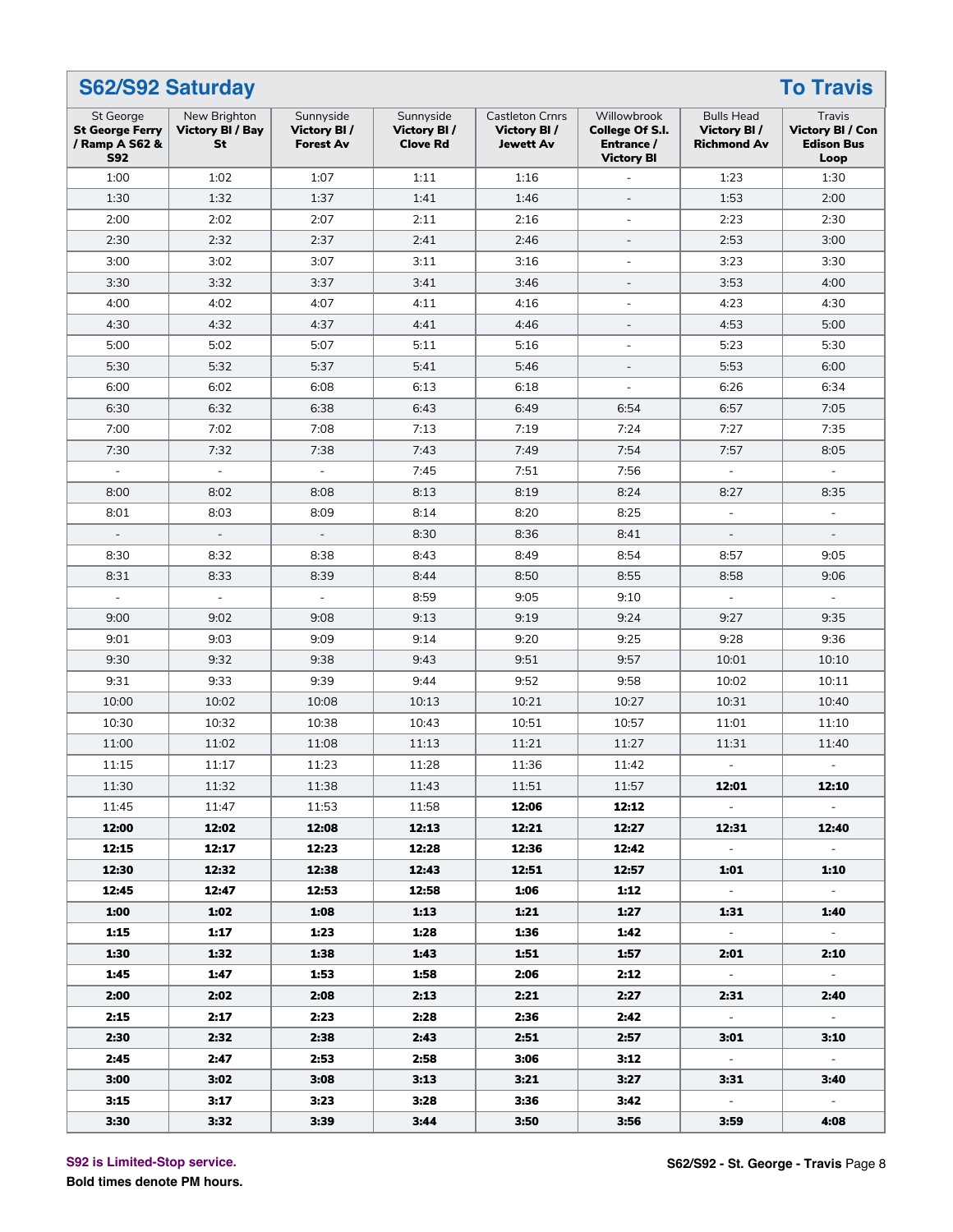| St George<br><b>St George Ferry</b><br>/ Ramp A S62 &<br><b>S92</b> | New Brighton<br><b>Victory BI / Bay</b><br>St | Sunnyside<br>Victory BI/<br><b>Forest Av</b> | Sunnyside<br>Victory BI/<br><b>Clove Rd</b> | <b>Castleton Crnrs</b><br>Victory BI/<br><b>Jewett Av</b> | Willowbrook<br><b>College Of S.I.</b><br>Entrance /<br><b>Victory BI</b> | <b>Bulls Head</b><br>Victory BI/<br><b>Richmond Av</b> | Travis<br><b>Victory BI / Con</b><br><b>Edison Bus</b><br>Loop |
|---------------------------------------------------------------------|-----------------------------------------------|----------------------------------------------|---------------------------------------------|-----------------------------------------------------------|--------------------------------------------------------------------------|--------------------------------------------------------|----------------------------------------------------------------|
| 3:45                                                                | 3:47                                          | 3:54                                         | 3:59                                        | 4:05                                                      | 4:11                                                                     | $\overline{\phantom{a}}$                               | $\sim$                                                         |
| 4:00                                                                | 4:02                                          | 4:09                                         | 4:14                                        | 4:20                                                      | 4:26                                                                     | 4:29                                                   | 4:38                                                           |
| 4:15                                                                | 4:17                                          | 4:24                                         | 4:29                                        | 4:35                                                      | 4:41                                                                     | $\blacksquare$                                         | $\equiv$                                                       |
| 4:30                                                                | 4:32                                          | 4:39                                         | 4:44                                        | 4:50                                                      | 4:56                                                                     | 4:59                                                   | 5:08                                                           |
| 4:45                                                                | 4:47                                          | 4:54                                         | 4:59                                        | 5:05                                                      | 5:11                                                                     | $\overline{\phantom{a}}$                               | $\sim$                                                         |
| 5:00                                                                | 5:02                                          | 5:09                                         | 5:14                                        | 5:20                                                      | 5:26                                                                     | 5:29                                                   | 5:38                                                           |
| 5:15                                                                | 5:17                                          | 5:24                                         | 5:29                                        | 5:35                                                      | 5:41                                                                     | $\overline{\phantom{a}}$                               | $\sim$                                                         |
| 5:30                                                                | 5:32                                          | 5:39                                         | 5:44                                        | 5:50                                                      | 5:56                                                                     | 5:59                                                   | 6:08                                                           |
| 6:00                                                                | 6:02                                          | 6:09                                         | 6:14                                        | 6:20                                                      | 6:26                                                                     | 6:29                                                   | 6:38                                                           |
| 6:30                                                                | 6:32                                          | 6:39                                         | 6:44                                        | 6:50                                                      | 6:56                                                                     | 6:59                                                   | 7:08                                                           |
| 7:00                                                                | 7:02                                          | 7:09                                         | 7:14                                        | 7:20                                                      | 7:26                                                                     | 7:29                                                   | 7:38                                                           |
| 7:30                                                                | 7:32                                          | 7:39                                         | 7:44                                        | 7:50                                                      | 7:56                                                                     | 7:59                                                   | 8:08                                                           |
| 8:00                                                                | 8:02                                          | 8:09                                         | 8:14                                        | 8:20                                                      | 8:26                                                                     | 8:29                                                   | 8:38                                                           |
| 8:30                                                                | 8:32                                          | 8:38                                         | 8:43                                        | 8:49                                                      | 8:54                                                                     | 8:57                                                   | 9:05                                                           |
| 9:00                                                                | 9:02                                          | 9:08                                         | 9:13                                        | 9:19                                                      | 9:24                                                                     | 9:27                                                   | 9:35                                                           |
| 9:30                                                                | 9:32                                          | 9:38                                         | 9:43                                        | 9:49                                                      | 9:54                                                                     | 9:57                                                   | 10:05                                                          |
| 10:00                                                               | 10:02                                         | 10:08                                        | 10:13                                       | 10:19                                                     | 10:24                                                                    | 10:27                                                  | 10:35                                                          |
| 10:30                                                               | 10:32                                         | 10:38                                        | 10:43                                       | 10:48                                                     | $\overline{\phantom{a}}$                                                 | 10:55                                                  | 11:02                                                          |
| 11:00                                                               | 11:02                                         | 11:08                                        | 11:13                                       | 11:18                                                     | $\blacksquare$                                                           | 11:25                                                  | 11:32                                                          |
| 11:30                                                               | 11:32                                         | 11:37                                        | 11:41                                       | 11:46                                                     | $\overline{\phantom{a}}$                                                 | 11:53                                                  | 12:00                                                          |
| 12:00                                                               | 12:02                                         | 12:07                                        | 12:11                                       | 12:16                                                     | $\blacksquare$                                                           | 12:23                                                  | 12:30                                                          |
| 12:30                                                               | 12:32                                         | 12:37                                        | 12:41                                       | 12:46                                                     | $\blacksquare$                                                           | 12:53                                                  | 1:00                                                           |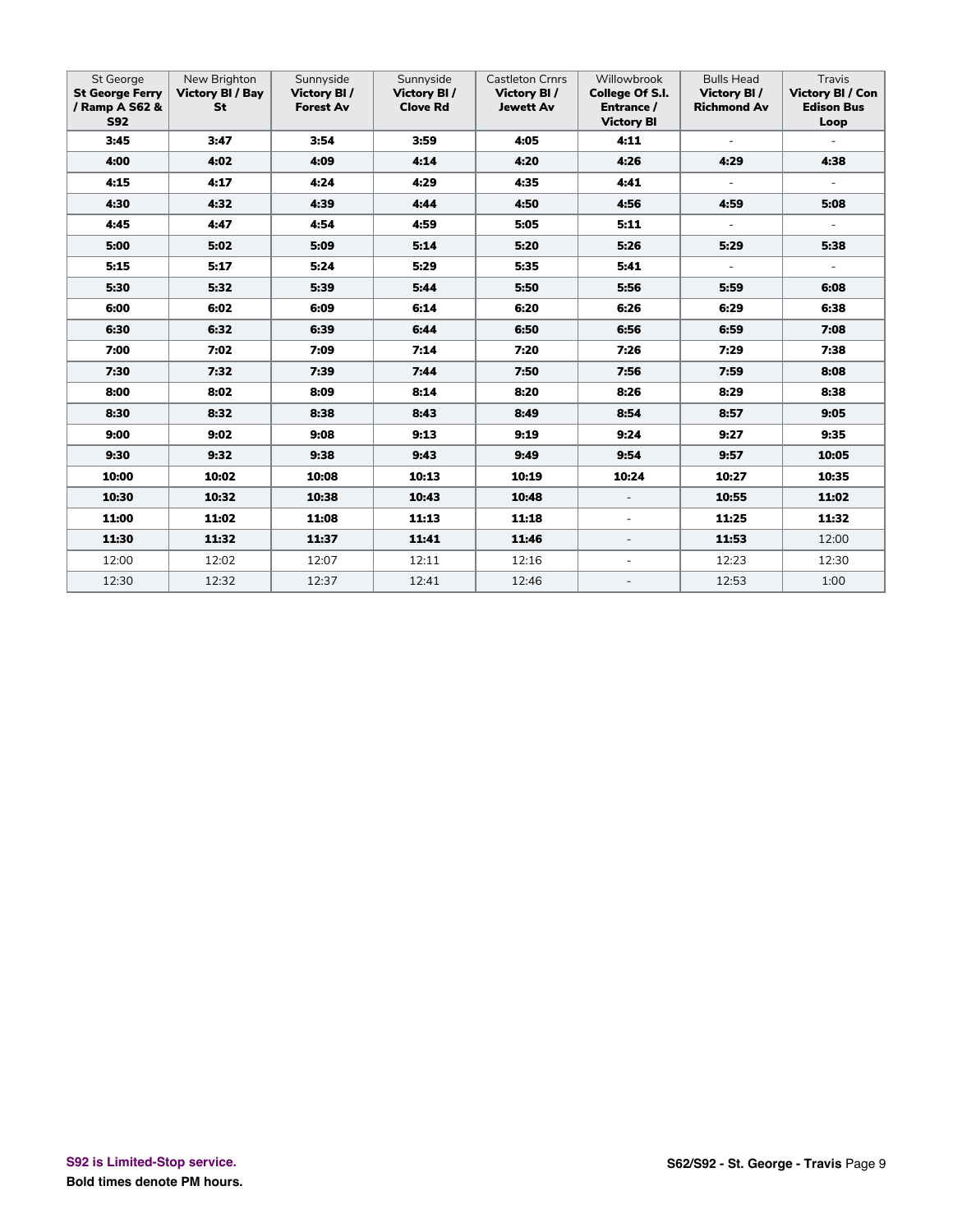|                                                         | S62/S92 Sunday<br><b>To St George</b>                           |                                                                   |                                                   |                                             |                                                     |                                               |                                                        |  |  |  |  |
|---------------------------------------------------------|-----------------------------------------------------------------|-------------------------------------------------------------------|---------------------------------------------------|---------------------------------------------|-----------------------------------------------------|-----------------------------------------------|--------------------------------------------------------|--|--|--|--|
| Travis<br>Victory BI / Con<br><b>Edison Bus</b><br>Loop | <b>Bulls Head</b><br>Victory BI/<br><b>Richmond</b><br>Av(Near) | Willowbrook<br>College Of S.I.<br>Entrance /<br><b>Victory BI</b> | <b>Castleton Crnrs</b><br>Victory BI/<br>Perry Av | Sunnyside<br>Victory BI/<br><b>Clove Rd</b> | Sunnyside<br><b>Victory BI/</b><br><b>Forest Av</b> | New Brighton<br><b>Victory BI / Bay</b><br>St | <b>St George</b><br><b>St George Ferry</b><br>/ Ramp A |  |  |  |  |
| 12:20                                                   | 12:28                                                           |                                                                   | 12:35                                             | 12:41                                       | 12:44                                               | 12:49                                         | 12:51                                                  |  |  |  |  |
| 12:50                                                   | 12:58                                                           |                                                                   | 1:05                                              | 1:10                                        | 1:13                                                | 1:17                                          | 1:19                                                   |  |  |  |  |
| 1:20                                                    | 1:27                                                            | $\overline{a}$                                                    | 1:33                                              | 1:38                                        | 1:41                                                | 1:45                                          | 1:47                                                   |  |  |  |  |
| 1:50                                                    | 1:57                                                            | $\overline{\phantom{0}}$                                          | 2:03                                              | 2:08                                        | 2:11                                                | 2:15                                          | 2:17                                                   |  |  |  |  |
| 2:20                                                    | 2:27                                                            | $\overline{\phantom{a}}$                                          | 2:33                                              | 2:38                                        | 2:41                                                | 2:45                                          | 2:47                                                   |  |  |  |  |
| 2:50                                                    | 2:57                                                            |                                                                   | 3:03                                              | 3:08                                        | 3:11                                                | 3:15                                          | 3:17                                                   |  |  |  |  |
| 3:20                                                    | 3:27                                                            |                                                                   | 3:33                                              | 3:38                                        | 3:41                                                | 3:45                                          | 3:47                                                   |  |  |  |  |
| 3:50                                                    | 3:57                                                            | $\overline{\phantom{0}}$                                          | 4:03                                              | 4:08                                        | 4:11                                                | 4:15                                          | 4:17                                                   |  |  |  |  |
| 4:15                                                    | 4:22                                                            | L,                                                                | 4:28                                              | 4:33                                        | 4:36                                                | 4:40                                          | 4:42                                                   |  |  |  |  |
| 4:45                                                    | 4:52                                                            | $\overline{a}$                                                    | 4:58                                              | 5:03                                        | 5:06                                                | 5:10                                          | 5:12                                                   |  |  |  |  |
| 5:15                                                    | 5:22                                                            | $\overline{a}$                                                    | 5:28                                              | 5:33                                        | 5:37                                                | 5:42                                          | 5:44                                                   |  |  |  |  |
| 5:45                                                    | 5:52                                                            | $\overline{\phantom{0}}$                                          | 5:59                                              | 6:05                                        | 6:09                                                | 6:14                                          | 6:16                                                   |  |  |  |  |
| 6:15                                                    | 6:22                                                            | ÷,                                                                | 6:29                                              | 6:35                                        | 6:39                                                | 6:44                                          | 6:46                                                   |  |  |  |  |
| 6:45                                                    | 6:53                                                            | 6:56                                                              | 7:01                                              | 7:07                                        | 7:11                                                | 7:16                                          | 7:18                                                   |  |  |  |  |
| 7:15                                                    | 7:23                                                            | 7:26                                                              | 7:31                                              | 7:37                                        | 7:41                                                | 7:46                                          | 7:48                                                   |  |  |  |  |
| 7:45                                                    | 7:53                                                            | 7:56                                                              | 8:01                                              | 8:07                                        | 8:11                                                | 8:16                                          | 8:18                                                   |  |  |  |  |
| 8:15                                                    | 8:23                                                            | 8:26                                                              | 8:31                                              | 8:37                                        | 8:41                                                | 8:46                                          | 8:48                                                   |  |  |  |  |
| 8:45                                                    | 8:53                                                            | 8:56                                                              | 9:01                                              | 9:07                                        | 9:11                                                | 9:16                                          | 9:18                                                   |  |  |  |  |
| 9:15                                                    | 9:23                                                            | 9:26                                                              | 9:31                                              | 9:38                                        | 9:42                                                | 9:47                                          | 9:49                                                   |  |  |  |  |
| 9:45                                                    | 9:53                                                            | 9:57                                                              | 10:03                                             | 10:10                                       | 10:14                                               | 10:19                                         | 10:21                                                  |  |  |  |  |
| 10:15                                                   | 10:23                                                           | 10:27                                                             | 10:33                                             | 10:40                                       | 10:44                                               | 10:49                                         | 10:51                                                  |  |  |  |  |
| 10:45                                                   | 10:53                                                           | 10:57                                                             | 11:03                                             | 11:10                                       | 11:14                                               | 11:19                                         | 11:21                                                  |  |  |  |  |
| 11:15                                                   | 11:23                                                           | 11:27                                                             | 11:33                                             | 11:40                                       | 11:44                                               | 11:50                                         | 11:52                                                  |  |  |  |  |
| 11:45                                                   | 11:54                                                           | 11:58                                                             | 12:04                                             | 12:11                                       | 12:15                                               | 12:21                                         | 12:23                                                  |  |  |  |  |
| 12:15                                                   | 12:24                                                           | 12:28                                                             | 12:34                                             | 12:42                                       | 12:46                                               | 12:52                                         | 12:54                                                  |  |  |  |  |
| 12:45                                                   | 12:55                                                           | 12:59                                                             | 1:05                                              | 1:13                                        | 1:17                                                | 1:23                                          | 1:25                                                   |  |  |  |  |
| 1:15                                                    | 1:25                                                            | 1:29                                                              | 1:35                                              | 1:43                                        | 1:47                                                | 1:53                                          | 1:55                                                   |  |  |  |  |
| 1:45                                                    | 1:55                                                            | 1:59                                                              | 2:05                                              | 2:13                                        | 2:17                                                | 2:23                                          | 2:25                                                   |  |  |  |  |
| 2:15                                                    | 2:25                                                            | 2:29                                                              | 2:35                                              | 2:42                                        | 2:46                                                | 2:52                                          | 2:54                                                   |  |  |  |  |
|                                                         |                                                                 |                                                                   |                                                   |                                             |                                                     |                                               |                                                        |  |  |  |  |
| 2:45                                                    | 2:54                                                            | 2:58                                                              | 3:04                                              | 3:11                                        | 3:15                                                | 3:21                                          | 3:23                                                   |  |  |  |  |
| 3:15                                                    | 3:24                                                            | 3:28                                                              | 3:34                                              | 3:41                                        | 3:45                                                | 3:51                                          | 3:53                                                   |  |  |  |  |
| 3:45                                                    | 3:54                                                            | 3:58<br>4:28                                                      | 4:04                                              | 4:11                                        | 4:15                                                | 4:21                                          | 4:23                                                   |  |  |  |  |
| 4:15                                                    | 4:24                                                            |                                                                   | 4:34                                              | 4:41                                        | 4:45                                                | 4:51                                          | 4:53                                                   |  |  |  |  |
| 4:45                                                    | 4:54                                                            | 4:58                                                              | 5:04                                              | 5:11                                        | 5:15                                                | 5:21                                          | 5:23                                                   |  |  |  |  |
| 5:15                                                    | 5:24                                                            | 5:28                                                              | 5:34                                              | 5:41                                        | 5:45                                                | 5:51                                          | 5:53                                                   |  |  |  |  |
| 5:45                                                    | 5:54                                                            | 5:58                                                              | 6:04                                              | 6:11                                        | 6:15                                                | 6:21                                          | 6:23                                                   |  |  |  |  |
| 6:15                                                    | 6:24                                                            | 6:28                                                              | 6:33                                              | 6:40                                        | 6:44                                                | 6:50                                          | 6:52                                                   |  |  |  |  |
| 6:45                                                    | 6:54                                                            | 6:58                                                              | 7:03                                              | 7:10                                        | 7:14                                                | 7:20                                          | 7:22                                                   |  |  |  |  |
| 7:15                                                    | 7:24                                                            | 7:28                                                              | 7:33                                              | 7:39                                        | 7:43                                                | 7:49                                          | 7:51                                                   |  |  |  |  |
| 7:45                                                    | 7:53                                                            | 7:57                                                              | 8:01                                              | 8:07                                        | 8:11                                                | 8:17                                          | 8:19                                                   |  |  |  |  |
| 8:15                                                    | 8:23                                                            | 8:27                                                              | 8:31                                              | 8:37                                        | 8:41                                                | 8:47                                          | 8:49                                                   |  |  |  |  |
| 8:45                                                    | 8:53                                                            | 8:57                                                              | 9:01                                              | 9:07                                        | 9:11                                                | 9:17                                          | 9:19                                                   |  |  |  |  |
| 9:15                                                    | 9:23                                                            | 9:27                                                              | 9:31                                              | 9:37                                        | 9:41                                                | 9:47                                          | 9:49                                                   |  |  |  |  |
| 9:45                                                    | 9:53                                                            | 9:57                                                              | 10:01                                             | 10:07                                       | 10:11                                               | 10:17                                         | 10:19                                                  |  |  |  |  |
| 10:15                                                   | 10:23                                                           | 10:27                                                             | 10:31                                             | 10:37                                       | 10:40                                               | 10:45                                         | 10:47                                                  |  |  |  |  |
| 10:45                                                   | 10:53                                                           |                                                                   | 11:00                                             | 11:06                                       | 11:09                                               | 11:14                                         | 11:16                                                  |  |  |  |  |

**S92 is Limited-Stop service.**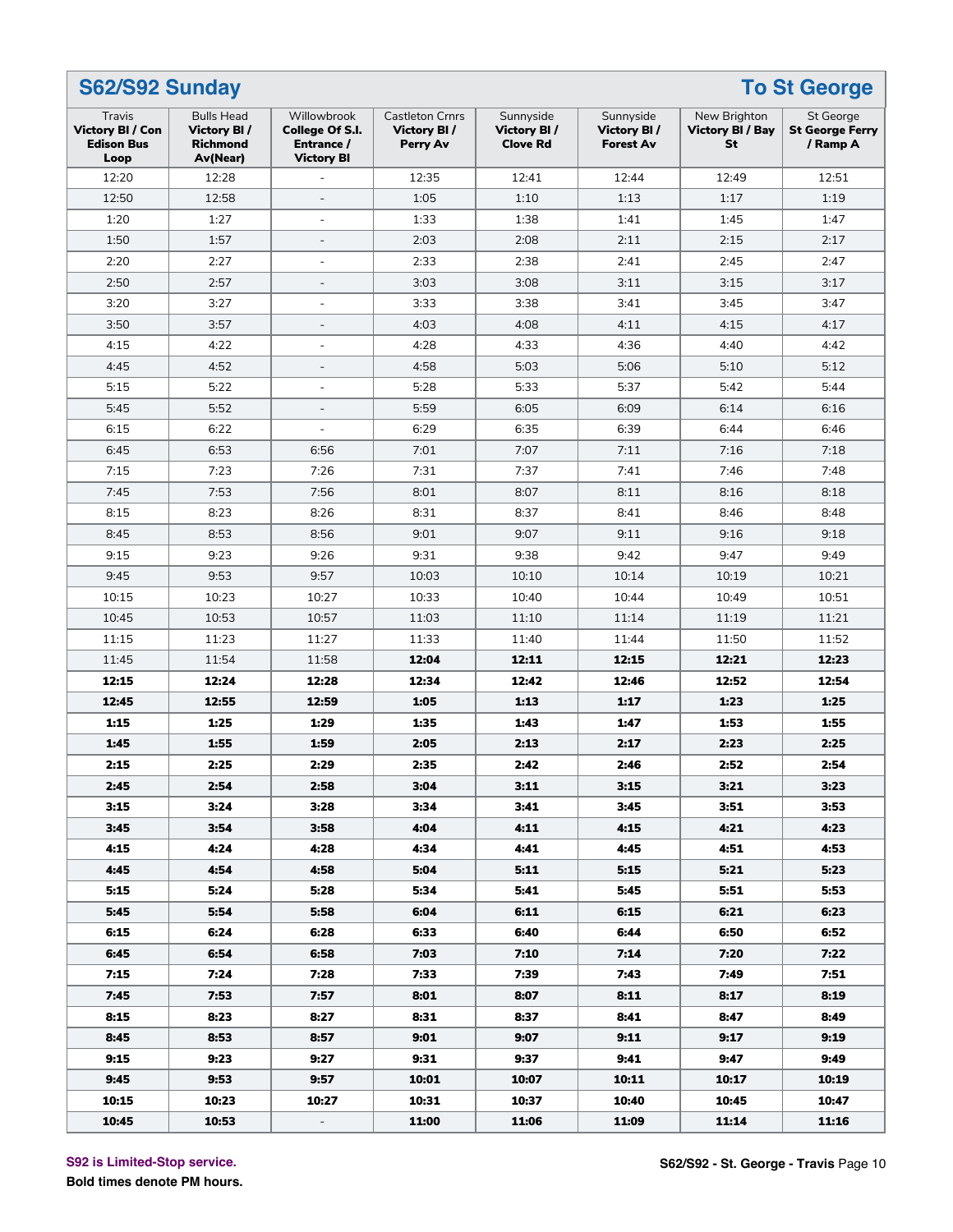| Travis<br><b>Victory BI / Con</b><br><b>Edison Bus</b><br>Loop | <b>Bulls Head</b><br>Victory BI/<br><b>Richmond</b><br><b>Av</b> (Near) | Willowbrook<br>College Of S.I.<br>Entrance /<br><b>Victory BI</b> | Castleton Crnrs<br>Victory BI/<br>Perry Av | Sunnyside<br><b>Victory BI/</b><br><b>Clove Rd</b> | Sunnyside<br>Victory BI/<br><b>Forest Av</b> | New Brighton<br><b>Victory BI / Bay</b><br>St | <b>St George</b><br>St George Ferry<br>/ Ramp A |
|----------------------------------------------------------------|-------------------------------------------------------------------------|-------------------------------------------------------------------|--------------------------------------------|----------------------------------------------------|----------------------------------------------|-----------------------------------------------|-------------------------------------------------|
| 11:15                                                          | 11:23                                                                   | $\overline{\phantom{0}}$                                          | 11:30                                      | 11:36                                              | 11:39                                        | 11:44                                         | 11:46                                           |
| 11:45                                                          | 11:53                                                                   | $\overline{\phantom{0}}$                                          | 12:00                                      | 12:06                                              | 12:09                                        | 12:14                                         | 12:16                                           |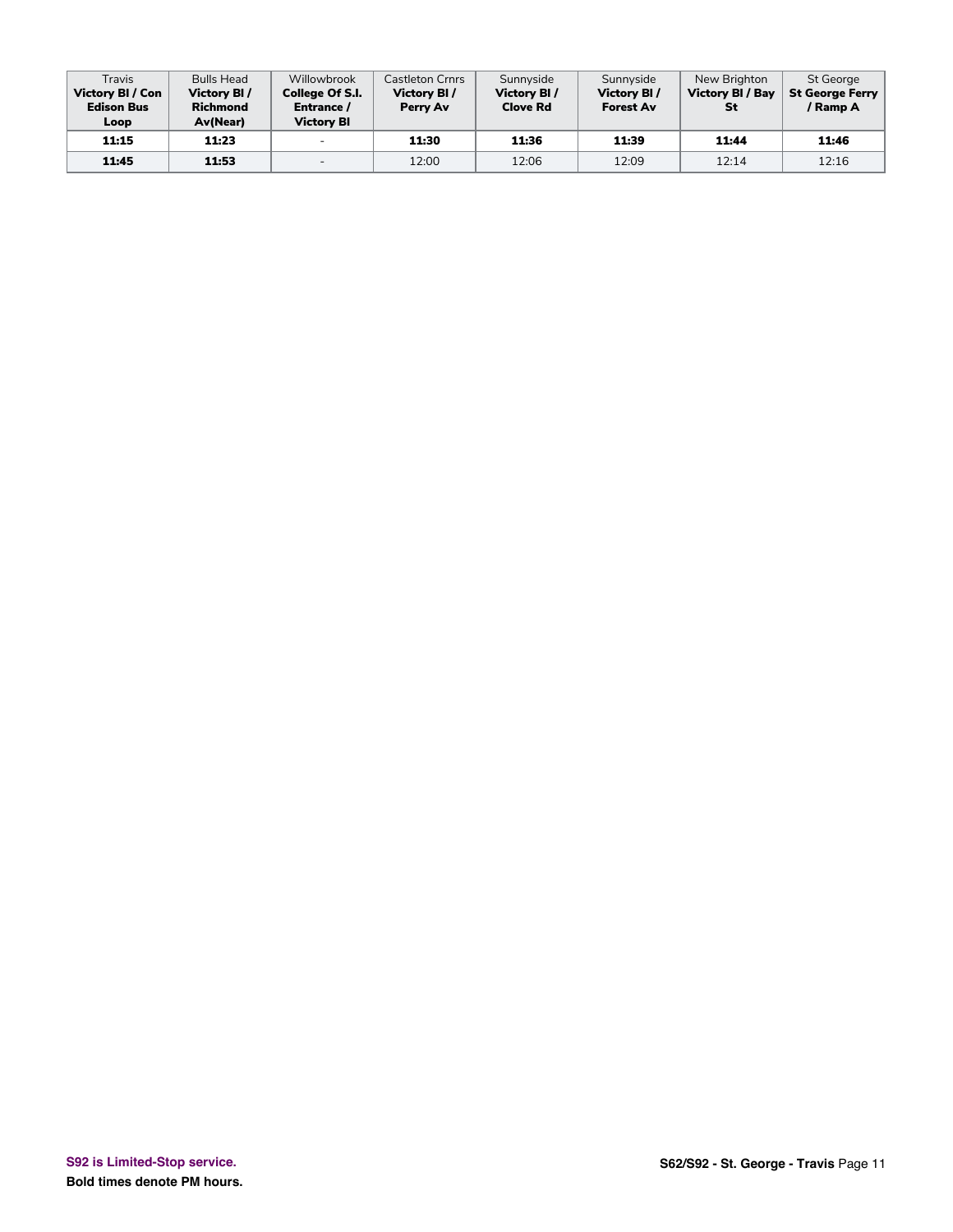|                                                                     | S62/S92 Sunday<br><b>To Travis</b>            |                                              |                                             |                                                           |                                                                   |                                                        |                                                         |  |  |  |  |  |
|---------------------------------------------------------------------|-----------------------------------------------|----------------------------------------------|---------------------------------------------|-----------------------------------------------------------|-------------------------------------------------------------------|--------------------------------------------------------|---------------------------------------------------------|--|--|--|--|--|
| St George<br><b>St George Ferry</b><br>/ Ramp A S62 &<br><b>S92</b> | New Brighton<br><b>Victory BI / Bay</b><br>St | Sunnyside<br>Victory BI/<br><b>Forest Av</b> | Sunnyside<br>Victory BI/<br><b>Clove Rd</b> | <b>Castleton Crnrs</b><br>Victory BI/<br><b>Jewett Av</b> | Willowbrook<br>College Of S.I.<br>Entrance /<br><b>Victory BI</b> | <b>Bulls Head</b><br>Victory BI/<br><b>Richmond Av</b> | Travis<br>Victory BI / Con<br><b>Edison Bus</b><br>Loop |  |  |  |  |  |
| 1:00                                                                | 1:02                                          | 1:07                                         | 1:11                                        | 1:16                                                      | 1:21                                                              | 1:23                                                   | 1:30                                                    |  |  |  |  |  |
| 1:30                                                                | 1:32                                          | 1:37                                         | 1:41                                        | 1:46                                                      | 1:51                                                              | 1:53                                                   | 2:00                                                    |  |  |  |  |  |
| 2:00                                                                | 2:02                                          | 2:07                                         | 2:11                                        | 2:16                                                      | 2:21                                                              | 2:23                                                   | 2:30                                                    |  |  |  |  |  |
| 2:30                                                                | 2:32                                          | 2:37                                         | 2:41                                        | 2:46                                                      | 2:51                                                              | 2:53                                                   | 3:00                                                    |  |  |  |  |  |
| 3:00                                                                | 3:02                                          | 3:07                                         | 3:11                                        | 3:16                                                      | 3:21                                                              | 3:23                                                   | 3:30                                                    |  |  |  |  |  |
| 3:30                                                                | 3:32                                          | 3:37                                         | 3:41                                        | 3:46                                                      | 3:51                                                              | 3:53                                                   | 4:00                                                    |  |  |  |  |  |
| 4:00                                                                | 4:02                                          | 4:07                                         | 4:11                                        | 4:16                                                      | 4:21                                                              | 4:23                                                   | 4:30                                                    |  |  |  |  |  |
| 4:30                                                                | 4:32                                          | 4:37                                         | 4:41                                        | 4:46                                                      | 4:51                                                              | 4:53                                                   | 5:00                                                    |  |  |  |  |  |
| 5:00                                                                | 5:02                                          | 5:07                                         | 5:11                                        | 5:16                                                      | 5:21                                                              | 5:23                                                   | 5:30                                                    |  |  |  |  |  |
| 5:30                                                                | 5:32                                          | 5:37                                         | 5:41                                        | 5:46                                                      | 5:51                                                              | 5:53                                                   | 6:00                                                    |  |  |  |  |  |
| 6:00                                                                | 6:02                                          | 6:08                                         | 6:12                                        | 6:17                                                      | 6:22                                                              | 6:25                                                   | 6:33                                                    |  |  |  |  |  |
| 6:30                                                                | 6:32                                          | 6:38                                         | 6:42                                        | 6:47                                                      | 6:52                                                              | 6:55                                                   | 7:03                                                    |  |  |  |  |  |
| 7:00                                                                | 7:02                                          | 7:08                                         | 7:12                                        | 7:17                                                      | 7:22                                                              | 7:25                                                   | 7:33                                                    |  |  |  |  |  |
| 7:30                                                                | 7:32                                          | 7:38                                         | 7:42                                        | 7:47                                                      | 7:52                                                              | 7:55                                                   | 8:03                                                    |  |  |  |  |  |
| 8:00                                                                | 8:02                                          | 8:08                                         | 8:13                                        | 8:19                                                      | 8:24                                                              | 8:28                                                   | 8:36                                                    |  |  |  |  |  |
| 8:30                                                                | 8:32                                          | 8:38                                         | 8:43                                        | 8:49                                                      | 8:54                                                              | 8:58                                                   | 9:06                                                    |  |  |  |  |  |
| 9:00                                                                | 9:02                                          | 9:08                                         | 9:13                                        | 9:19                                                      | 9:24                                                              | 9:28                                                   | 9:36                                                    |  |  |  |  |  |
| 9:30                                                                | 9:32                                          | 9:38                                         | 9:43                                        | 9:49                                                      | 9:54                                                              | 9:58                                                   | 10:06                                                   |  |  |  |  |  |
| 10:00                                                               | 10:02                                         | 10:08                                        | 10:13                                       | 10:19                                                     | 10:24                                                             | 10:28                                                  | 10:36                                                   |  |  |  |  |  |
| 10:30                                                               | 10:32                                         | 10:38                                        | 10:43                                       | 10:49                                                     | 10:54                                                             | 10:58                                                  | 11:06                                                   |  |  |  |  |  |
| 11:00                                                               | 11:02                                         | 11:08                                        | 11:13                                       | 11:19                                                     | 11:24                                                             | 11:28                                                  | 11:36                                                   |  |  |  |  |  |
| 11:30                                                               | 11:32                                         | 11:38                                        | 11:43                                       | 11:49                                                     | 11:55                                                             | 11:59                                                  | 12:07                                                   |  |  |  |  |  |
| 12:00                                                               | 12:02                                         | 12:08                                        | 12:13                                       | 12:19                                                     | 12:25                                                             | 12:29                                                  | 12:37                                                   |  |  |  |  |  |
| 12:30                                                               | 12:32                                         | 12:38                                        | 12:43                                       | 12:49                                                     | 12:55                                                             | 12:59                                                  | 1:07                                                    |  |  |  |  |  |
| 1:00                                                                | 1:02                                          | 1:08                                         | 1:13                                        | 1:19                                                      | 1:25                                                              | 1:29                                                   | 1:37                                                    |  |  |  |  |  |
| 1:30                                                                | 1:32                                          | 1:38                                         | 1:43                                        | 1:49                                                      | 1:55                                                              | 1:59                                                   | 2:07                                                    |  |  |  |  |  |
| 2:00                                                                | 2:02                                          | 2:08                                         | 2:13                                        | 2:19                                                      | 2:25                                                              | 2:29                                                   | 2:37                                                    |  |  |  |  |  |
| 2:30                                                                | 2:32                                          | 2:38                                         | 2:43                                        | 2:49                                                      | 2:55                                                              | 2:59                                                   | 3:07                                                    |  |  |  |  |  |
| 3:00                                                                | 3:02                                          | 3:08                                         | 3:13                                        | 3:19                                                      | 3:25                                                              | 3:29                                                   | 3:37                                                    |  |  |  |  |  |
| 3:30                                                                | 3:32                                          | 3:38                                         | 3:43                                        | 3:49                                                      | 3:55                                                              | 3:59                                                   | 4:07                                                    |  |  |  |  |  |
| 4:00                                                                | 4:02                                          | 4:08                                         | 4:13                                        | 4:19                                                      | 4:25                                                              | 4:29                                                   | 4:37                                                    |  |  |  |  |  |
| 4:30                                                                | 4:32                                          | 4:38                                         | 4:43                                        | 4:49                                                      | 4:55                                                              | 4:59                                                   | 5:07                                                    |  |  |  |  |  |
| 5:00                                                                | 5:02                                          | 5:08                                         | 5:13                                        | 5:19                                                      | 5:25                                                              | 5:29                                                   | 5:37                                                    |  |  |  |  |  |
| 5:30                                                                | 5:32                                          | 5:38                                         | 5:43                                        | 5:49                                                      | 5:55                                                              | 5:59                                                   | 6:07                                                    |  |  |  |  |  |
| 6:00                                                                | 6:02                                          | 6:08                                         | 6:13                                        | 6:19                                                      | 6:25                                                              | 6:29                                                   | 6:37                                                    |  |  |  |  |  |
| 6:30                                                                | 6:32                                          | 6:38                                         | 6:43                                        | 6:49                                                      | 6:55                                                              | 6:58                                                   | 7:06                                                    |  |  |  |  |  |
| 7:00                                                                | 7:02                                          | 7:08                                         | 7:13                                        | 7:19                                                      | 7:25                                                              | 7:28                                                   | 7:36                                                    |  |  |  |  |  |
| 7:30                                                                | 7:32                                          | 7:38                                         | 7:43                                        | 7:49                                                      | 7:55                                                              | 7:58                                                   | 8:06                                                    |  |  |  |  |  |
| 8:00                                                                | 8:02                                          | 8:08                                         | 8:13                                        | 8:19                                                      | 8:25                                                              | 8:28                                                   | 8:36                                                    |  |  |  |  |  |
| 8:30                                                                | 8:32                                          | 8:38                                         | 8:43                                        | 8:48                                                      | 8:54                                                              | 8:57                                                   | 9:04                                                    |  |  |  |  |  |
| 9:00                                                                | 9:02                                          | 9:08                                         | 9:13                                        | 9:18                                                      | 9:24                                                              | 9:27                                                   | 9:34                                                    |  |  |  |  |  |
| 9:30                                                                | 9:32                                          | 9:38                                         | 9:43                                        | 9:48                                                      | 9:54                                                              | 9:57                                                   | 10:04                                                   |  |  |  |  |  |
| 10:00                                                               | 10:02                                         | 10:08                                        | 10:13                                       | 10:18                                                     | 10:24                                                             | 10:27                                                  | 10:34                                                   |  |  |  |  |  |
| 10:30                                                               | 10:32                                         | 10:38                                        | 10:42                                       | 10:47                                                     | 10:52                                                             | 10:54                                                  | 11:01                                                   |  |  |  |  |  |
| 11:00                                                               | 11:02                                         | 11:08                                        | 11:12                                       | 11:17                                                     | 11:22                                                             | 11:24                                                  | 11:31                                                   |  |  |  |  |  |
| 11:30                                                               | 11:32                                         | 11:38                                        | 11:42                                       | 11:47                                                     | 11:52                                                             | 11:54                                                  | 12:01                                                   |  |  |  |  |  |

**S92 is Limited-Stop service.**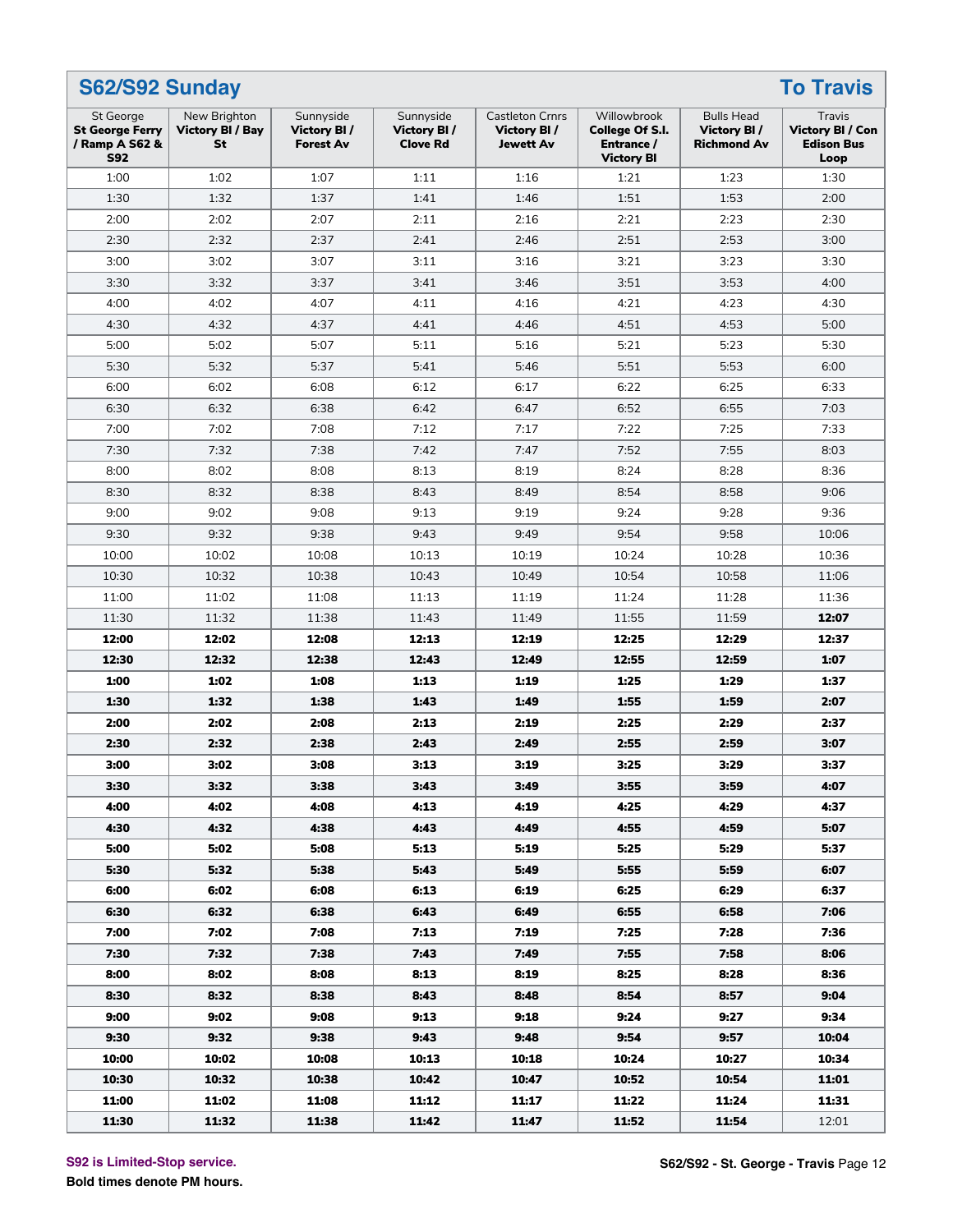| St George<br><b>St George Ferry</b><br>/ Ramp A S62 &<br><b>S92</b> | New Brighton<br><b>Victory BI / Bay</b><br>St | Sunnyside<br>Victory BI/<br><b>Forest Av</b> | Sunnyside<br>Victory BI/<br><b>Clove Rd</b> | <b>Castleton Crnrs</b><br><b>Victory BI/</b><br><b>Jewett Av</b> | Willowbrook<br><b>College Of S.I.</b><br>Entrance /<br><b>Victory BI</b> | <b>Bulls Head</b><br>Victory BI/<br><b>Richmond Av</b> | Travis<br>Victory BI / Con<br><b>Edison Bus</b><br>Loop |
|---------------------------------------------------------------------|-----------------------------------------------|----------------------------------------------|---------------------------------------------|------------------------------------------------------------------|--------------------------------------------------------------------------|--------------------------------------------------------|---------------------------------------------------------|
| 12:00                                                               | 12:02                                         | 12:08                                        | 12:12                                       | 12:17                                                            | 12:21                                                                    | 12:23                                                  | 12:28                                                   |
| 12:30                                                               | 12:32                                         | 12:38                                        | 12:42                                       | 12:47                                                            | 12:51                                                                    | 12:53                                                  | 12:58                                                   |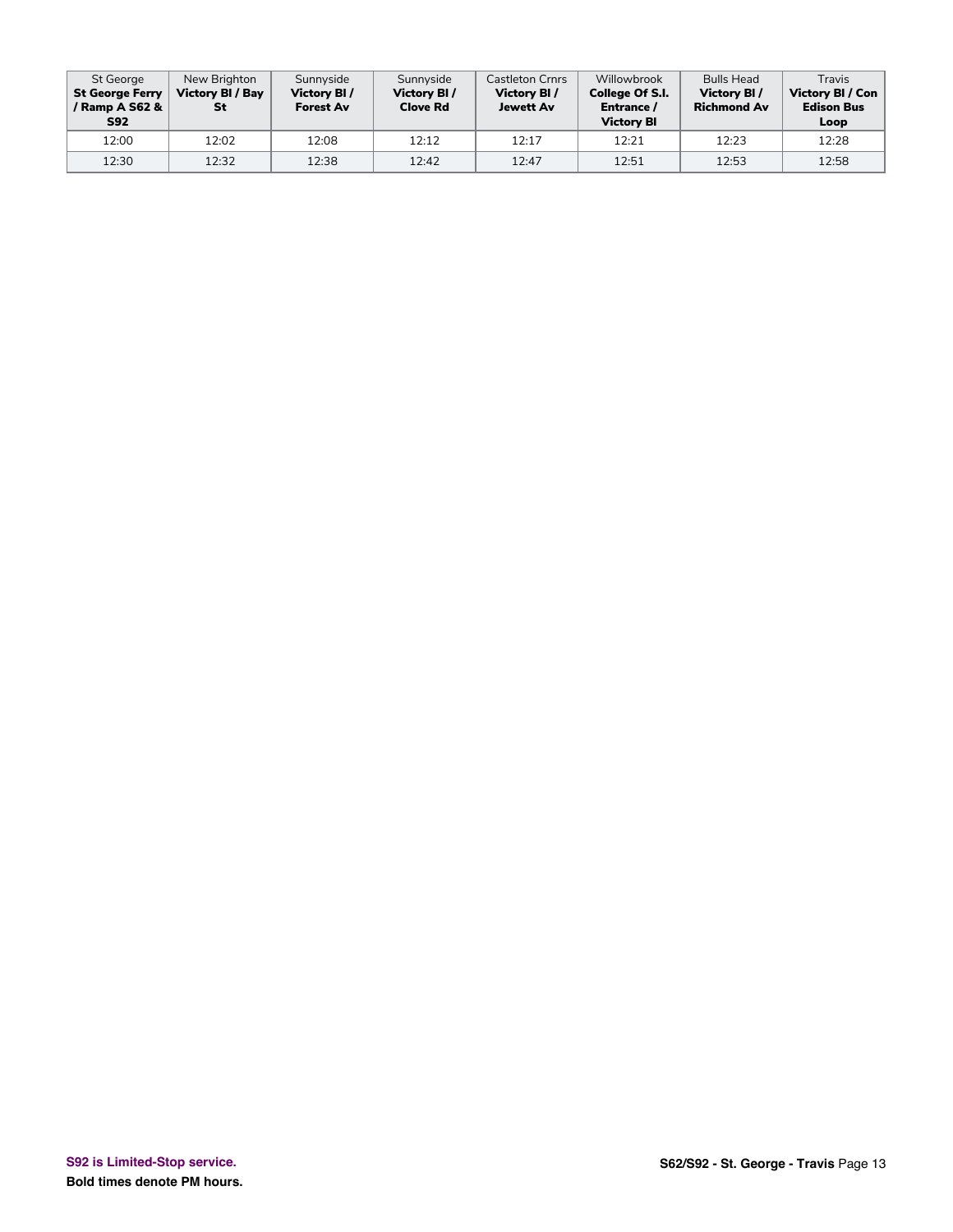## **S62/S92 M Bus Timetable**



St. George - Travis via Victory Blvd Local and Limited-Stop Service Effective June 26, 2022

For accessible subway stations, travel directions and other information: **Visit www.mta.info or call us at 511**



si062a19092 cs

### **S62/S92 MAP LEGEND**

Local/Limited/SBS Bus Transfers: shown in bold blue type.

| Terminal                                                     | $\blacksquare$ Part-time service -                                    |  |  |  |
|--------------------------------------------------------------|-----------------------------------------------------------------------|--|--|--|
| <b>MTA SIR Railway Station</b>                               | see schedule                                                          |  |  |  |
| ◯ Limited-Stop<br>$\bigcirc$ Stops in direction<br>indicated | Supplemental Service<br>School Days (early PM)<br>• Point of Interest |  |  |  |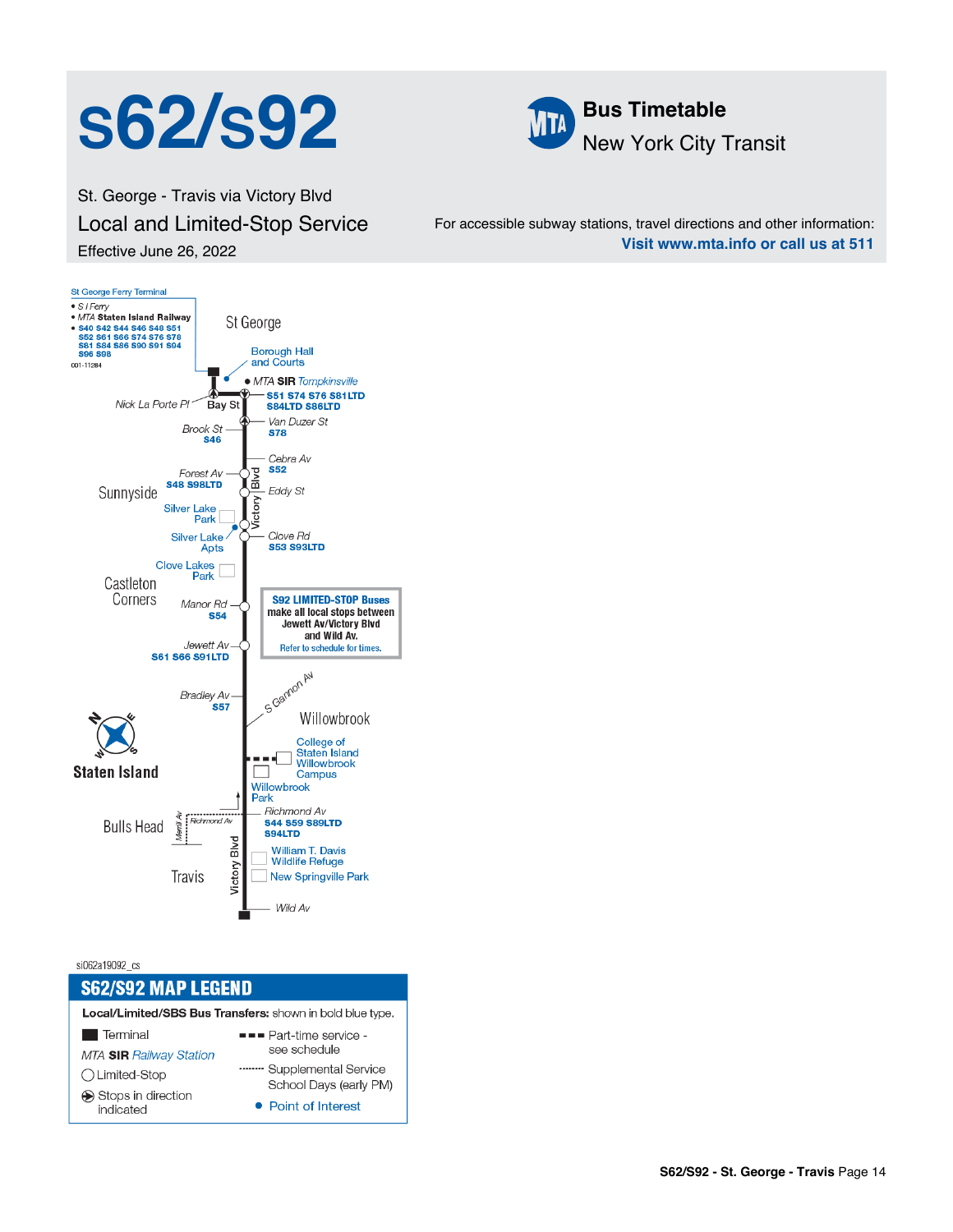**Fares** – MetroCard® is accepted for all MTA New York City trains (including Staten Island Railway - SIR), and, local, Limited-Stop and +SelectBusService buses (at MetroCard fare collection machines). Express buses only accept 7- Day Express Bus Plus MetroCard or Pay-Per-Ride MetroCard. All of our buses and +SelectBusService Coin Fare Collector machines accept exact fare in coins. Dollar bills, pennies, and half-dollar coins are not accepted. OMNY is the MTA's new fare payment system. Use your contactless card or smart device to pay the fare on buses and subways. Visit omny.info for details of the rollout.

**Free Transfers** – Unlimited Ride MetroCard permits free transfers to all but our express buses (between subway and local bus, local bus and local bus etc.) Pay-Per-Ride MetroCard allows one free transfer of equal or lesser value if you complete your transfer within two hours of the time you pay your full fare with the same MetroCard. If you pay your local bus fare with coins, ask for a free electronic paper transfer to use on another local bus.

**Reduced-Fare Benefits** – You are eligible for reduced-fare benefits if you are at least 65 years of age or have a qualifying disability. Benefits are available (except on peak-hour express buses) with proper identification, including Reduced-Fare MetroCard or Medicare card.

**Children** – The subway, SIR, local, Limited-Stop, and +SelectBusService buses permit up to three children, 44 inches tall and under to ride free when accompanied by an adult paying full fare.

**Terms and Conditions** – Fares and MetroCard use are subject to applicable tariffs and conditions of use.

#### **Bus Operator Apple Award**

If you think your bus operator deserves an Apple Award--our special recognition for this service, courtesy and professionalism-- go to mta.info/customer-feedback or call 511 and give us the badge or bus number.

#### **Holiday Service 2022**

**Reduced weekday service operates on:** Martin Luther King Day\*, Day After Thanksgiving\*.

**Saturday service operates on:** Presidents Day\*, Independence Day, Dec 26.

**Sunday service operates on:** Memorial Day, Labor Day, Thanksgiving Day, Christmas Day+, New Years Day+.

\* Special schedules for these days will be available at [mta.info](https://new.mta.info/) for express routes only.

+ Service information for the day preceding this holiday or holiday weekend will be provided on [mta.info](https://new.mta.info/), and on service notices posted on buses.

Information in this timetable is subject to change without notice. Traffic conditions and weather can affect running time.

| <b>Travel Help and Information</b>                     | <b>IF YOU SEE</b><br><b>SOMETHING, SAY</b><br><b>SOMETHING.</b>                                                |  |
|--------------------------------------------------------|----------------------------------------------------------------------------------------------------------------|--|
| One MTA<br>511<br>One Number.<br>Call 511 and say MTA. | <b>Be suspicious of</b><br>anything<br>unattended.<br>Tell a cop, an MTA<br>employee or call<br>1-888-692-7233 |  |
| TTY/TDD users only 711                                 | (1-888-NYC-SAFE).                                                                                              |  |
| <b>Online:</b> www.mta.info                            |                                                                                                                |  |

**Filing a Title VI Complaint** – MTA New York City Transit ("NYC Transit") and<br>MTA Bus Company are committed to providing non-discriminatory service to<br>ensure that no person is excluded from participation in, or denied the

To request more information about Title VI or to submit a written complaint if you believe that you have been subjected to discrimination, you may contact NYC<br>Transit's Office of Equal Employment Opportunity, 130 Livingston Street, 3rd Floor,<br>Brooklyn, NY 11201.

In addition to your right to file a complaint with NYC Transit and MTA Bus<br>Company, you have the right to file a Title VI complaint with the U.S. Department<br>of Transportation, Federal Transit Administration, Office of Civi